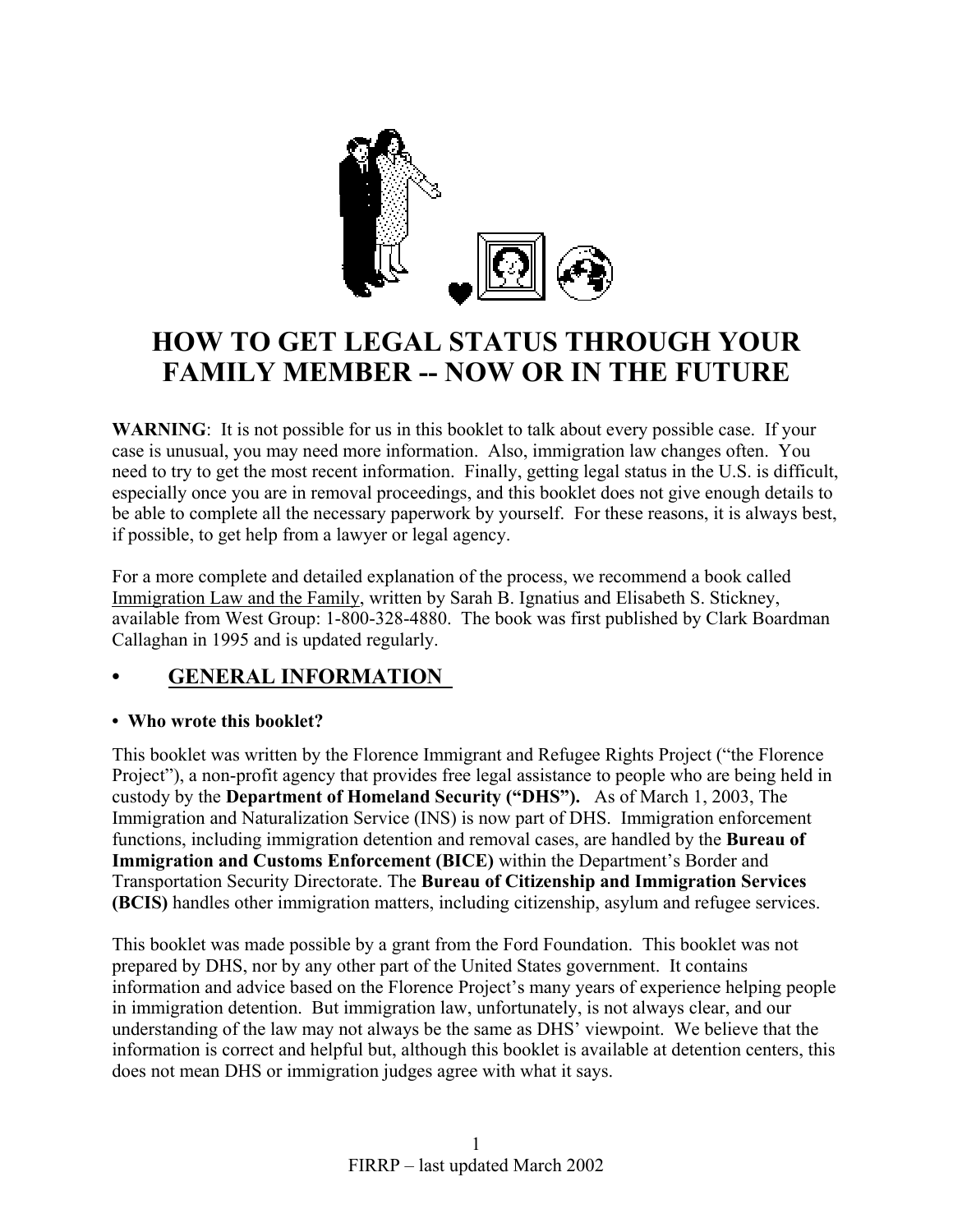## **• Who was this booklet written for?**

This booklet is for people who are in the custody of DHS who want to know whether their family members legally in the U.S. can help them get (or, in some cases, keep) legal status in the U.S., and who have been placed in "removal" proceedings. "Removal" is what used to be called "deportation." You can tell what type of proceedings you are in by the document you should have received from DHS that has the charges against you (or reasons you can be removed from the U.S.):

- If the document is labeled **"Notice to Appear,"** you are in **removal** proceedings.
- If the document is labeled **"Order to Show Cause,"** you are in **deportation** proceedings.
- If the document is numbered at the bottom, **"Form I-110"** or **"Form I-122,"** you are in **exclusion** proceedings.
- If the document is numbered **"Form M-444,"** you are in **expedited removal** proceedings.
- If the document is numbered **"Form I-851,"** you are in **administrative removal** proceedings.
- If the document is labeled **"Notice of Intent/Decision to Reinstate Prior Order,"** you are in **reinstatement of removal** proceedings.

If you are in something other than removal proceedings, some of the laws we explain here may be different in your case. You should consult with an attorney or a legal agency to find out whether your family members in the U.S. can help you avoid an order to return to your home country or can help you return legally in the future.

If you are in one of the last three types of proceedings listed above, ask for a booklet called "What to Do If You Are In Expedited Removal or Reinstatement of Removal."

If you are in regular removal proceedings, ask to watch a video called "Know Your Rights," which explains the removal process and the different defenses to (or ways of avoiding) removal. You can also ask for other booklets that explain each of the defenses more thoroughly.

## **• Can I use this booklet if I am a permanent resident in removal proceedings?**

Maybe. There is another booklet called "How to Apply for Cancellation of Removal for Certain Legal Permanent Residents," which explains which legal permanent residents are eligible to apply for waivers (pardons) of crimes. If you qualify, that kind of case is easier to win. Also, **if you have any drug crimes on your record, the laws we explain here will not help you**.

Otherwise, though, it may be possible for you to remain legally in the U.S. by having your husband, wife, parent (if you are under 21 and not married), or adult child file papers for you AND by applying for "adjustment of status" (explained later). *This may only be possible (and make sense) in certain cases.*

 $SO$ .....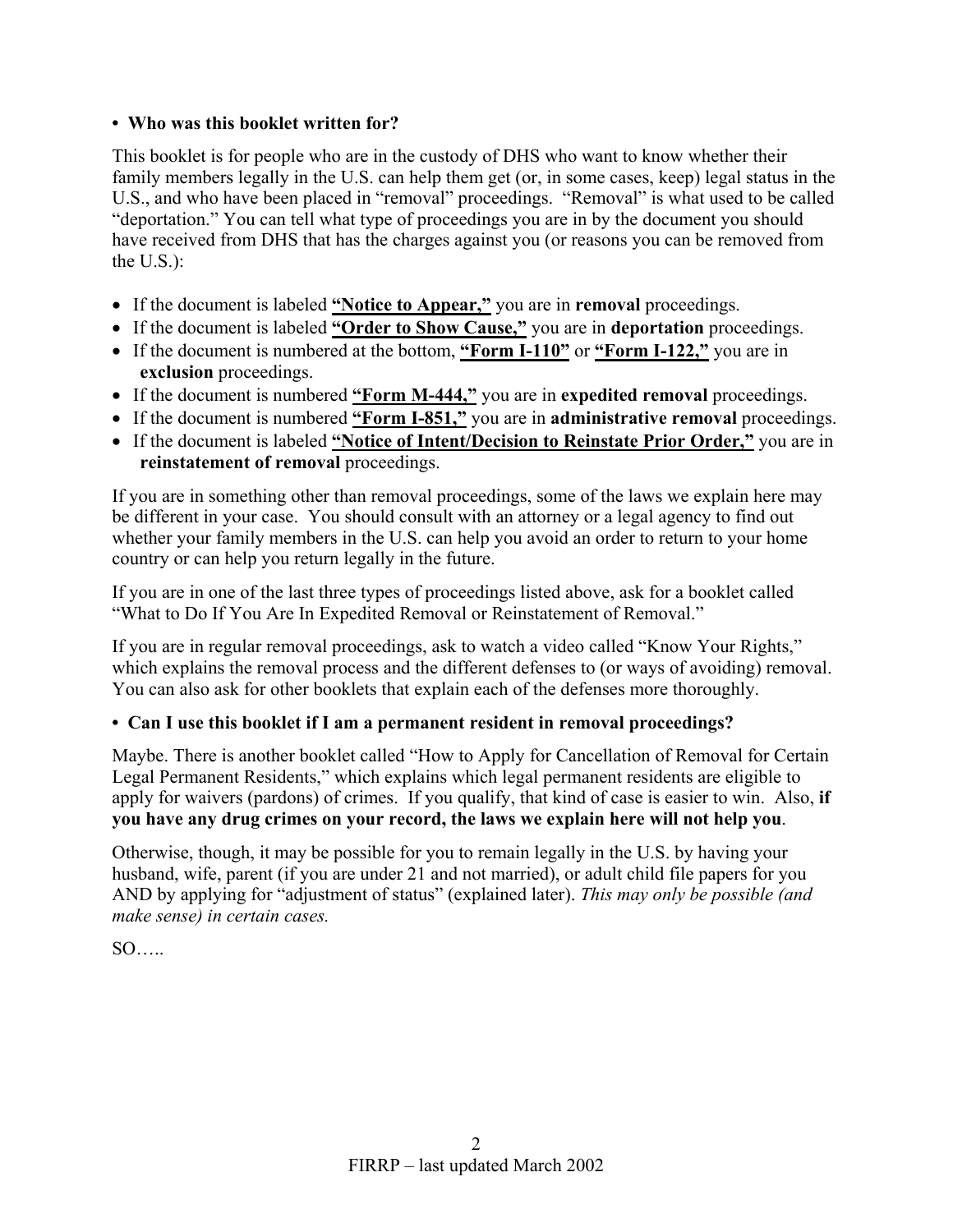**If you are a legal permanent resident and you do NOT qualify for "cancellation of removal for certain legal permanent residents"** 

**Figure 2** read on to see if you qualify to avoid being removed by getting legal

**resident status AGAIN through a relative petition!**

**• In what kind of case would a legal permanent resident NOT be eligible for "cancellation of removal for certain legal permanent residents" but still be eligible to "adjust status" through a relative?**

*This could happen if you do not qualify for "cancellation of removal" for one of two reasons:* 

*1) You have an "aggravated felony" conviction (explained in the booklet we just mentioned) but* 

- you do not have any drug crimes on your record AND
- neither your aggravated felony conviction nor any other crime in your record is a "crime involving moral turpitude," (explained later) AND
- the sentences you received for two or more criminal convictions do not add up to five years or more in jail or prison (no matter how much time you actually served).

In this situation, your relative may be able to apply to get new legal papers for you so you can start all over again as a legal permanent resident, without having to leave the U.S.

NOTE: Many immigration judges believe that drunk driving is not a crime involving moral turpitude. So, you may be able to have a relative apply to immigrate you (again) if you are in removal proceedings because of a drunk driving conviction that is considered an "aggravated felony."

## OR

- *2) You do not meet the time requirements for "cancellation of removal" because:*
	- *You have not been a legal permanent resident for 5 years OR*
	- *You do not have 7 years of continuous residence, perhaps because your crime "cuts off" your time under the rule for counting time for "cancellation of removal."*

If you do not have an aggravated felony conviction but you were ever convicted of a crime that is considered a "crime involving moral turpitude" (explained later), or if your sentences for two or more crimes add up to five years or more in jail or prison (even if you actually served less time), you may be able to re-immigrate through your relative. But this would be possible only if you have been living legally in the U.S. for the last 7 years in a row (before your removal case started) and you qualify for a type of waiver (pardon) called a "212(h) waiver" (explained later).

## **• What relatives can help me get legal status?**

Only your lawful permanent resident or U.S. citizen husband, wife, mother or father or a U.S. citizen son, daughter, brother, or sister can help you get legal status here.

• **What legal status must my family member have for me to get legal status?**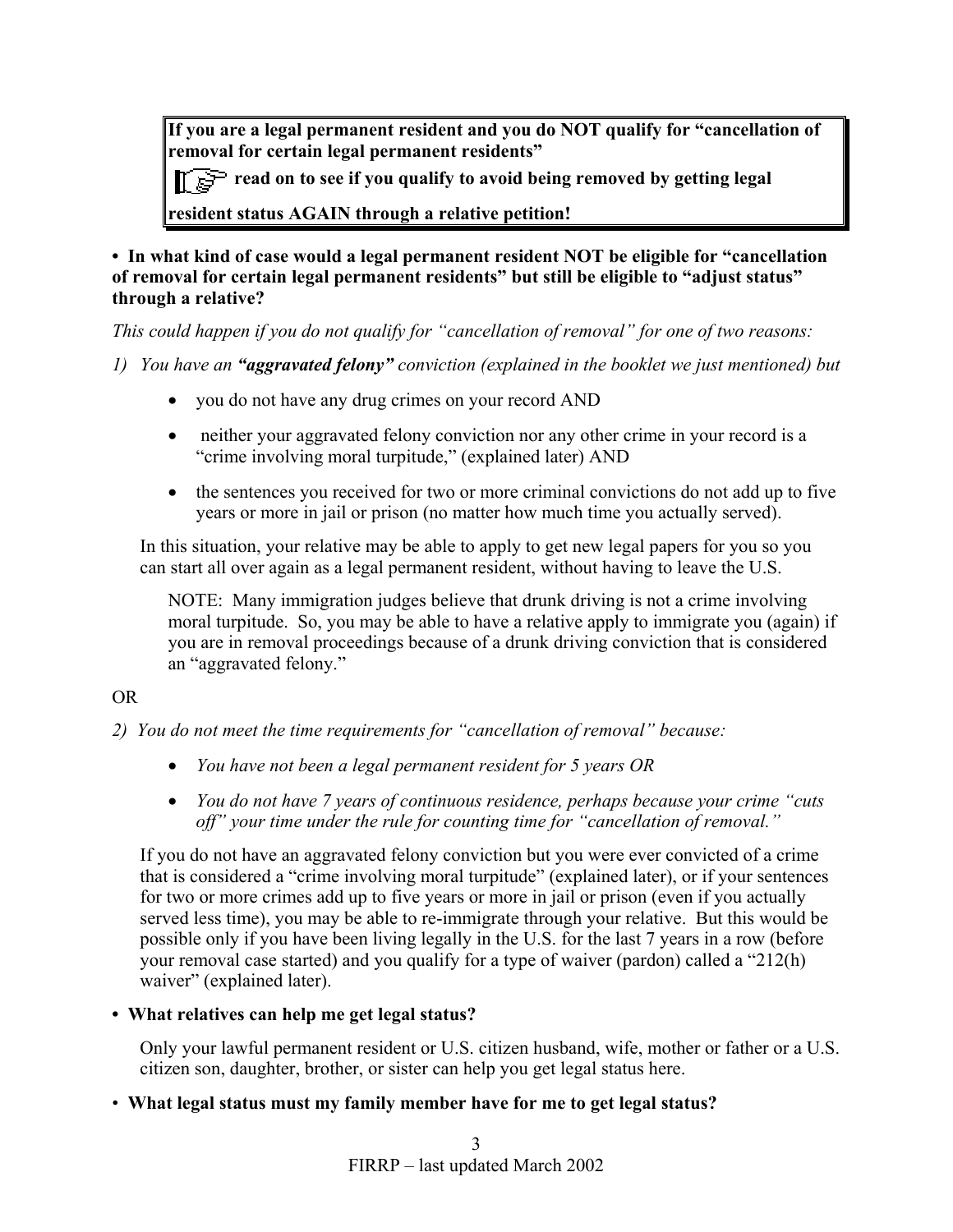In most cases, your relative must be a legal permanent resident or a United States citizen in order to help you get legal status. He or she may be able to help you by filing a **"relative petition."**

You may be able to get legal status through a relative petition if you are the:

- husband or wife of a U.S. citizen or lawful permanent resident (a lawful permanent resident is someone with a "green card" or "mica")
- son or daughter of a U.S. citizen
- unmarried son or daughter of a lawful permanent resident
- brother, sister, or parent of a U.S. citizen who is more than 21 years old

## • **What if I am in the United States illegally?**

In general, if you entered the U.S. without permission, or if you entered legally but overstayed your authorized period of stay or worked without authorization, you cannot get immigration papers through your family member, unless:

- 1. Your relative filed a petition for you before January  $15<sup>th</sup>$  of 1998
- 2. You were present in the United States on December 21, 2000 and your family member filed a petition for you on or before April 30, 2001. At the time of the writing of this booklet, there was a possibility that this deadline would be extended. If you were present in the U.S. on December 21, 2000 but your family member filed the petition to get you legal status after April 30, 2001, ask DHS or the Immigration Judge about whether you qualify to get legal status through your family member.
- 3. You entered illegally but later got some kind of legal status.
- 4. You entered legally, overstayed your authorized period of stay and your spouse filing the petition is a U.S. citizen.

The immigration judge may not have any choice other than to order you to leave, but you might be able to come back at a later date through your family member. We discuss this later.

# **• Can I qualify to immigrate by marrying my U.S. citizen or lawful permanent resident**

## **boyfriend or girlfriend?**

If you get married now that there are legal proceedings against you, the government will think the marriage is a fake. You will have to prove that it is not. When your husband or wife files the petition for you, he or she will have to include as much proof as possible that you have had a close relationship before now, such as records showing you own property or a car together, family photos, proof that you have been living together, and birth certificates of any children you have had together. If you are not able to convince DHS or the immigration judge that your marriage is "real" rather than just an attempt to keep you from having to leave the U.S., you will have to remain outside the U.S. for at least two years from the date you got married before you can start the paperwork again.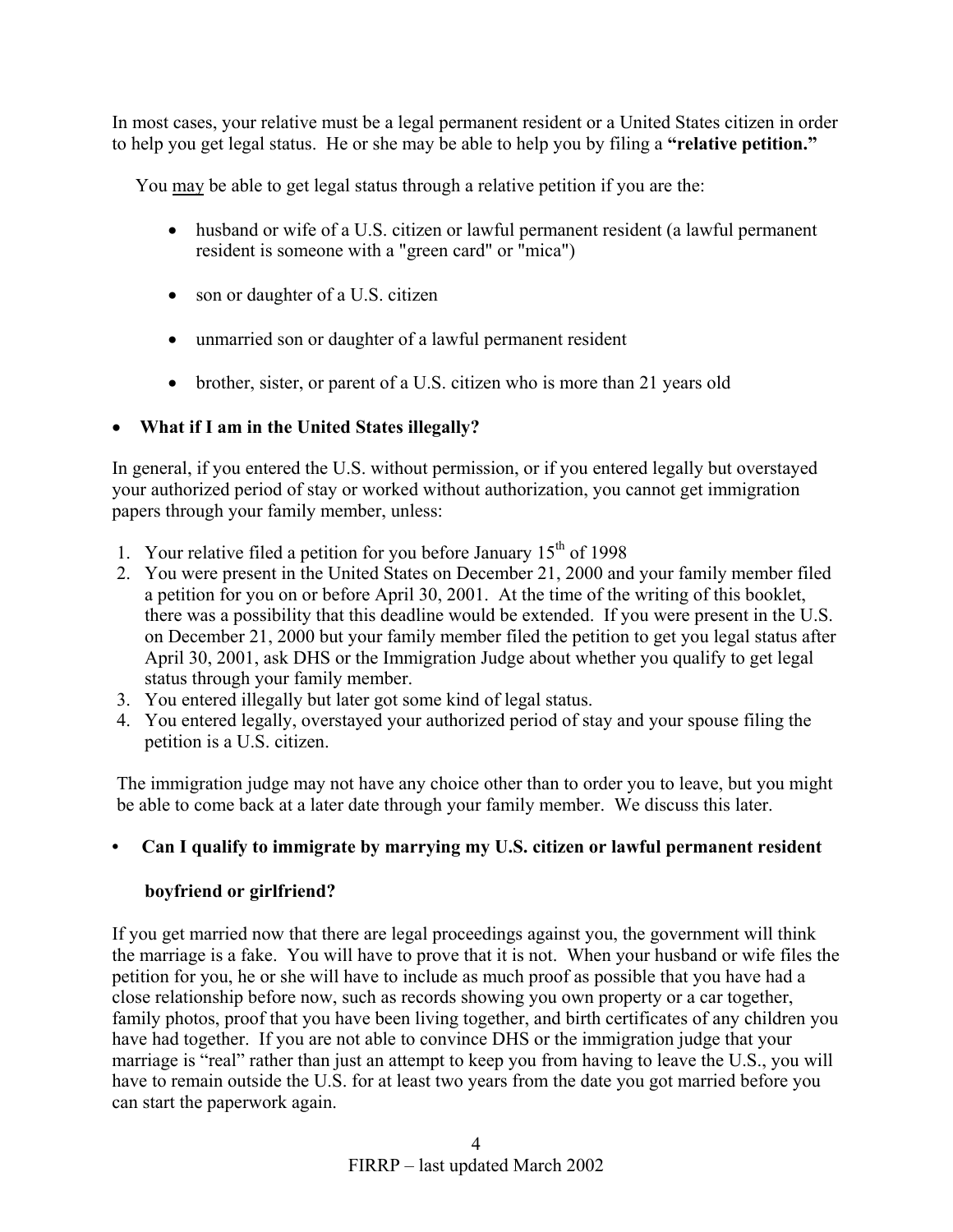Again, if you entered the United States illegally, you must fall within one of the three exceptions above or getting married will not help you avoid removal now.

## • **Are there any other requirements to be able to get legal status through a relative petition?**

Yes. You either have to show:

- 1) that you are **"admissible"** -- that is, that you can't be kept out of the U.S. for certain problems such as health problems, drug addiction, criminal or terrorist activity, poverty, entering illegally after a "removal" or "deportation" order, **or**
- 2) that you qualify for and deserve a **waiver** (pardon). Not everything can be waived (or pardoned). For example:

**If you have a drug conviction or admit to violating U.S. drug laws,** You do not qualify to get legal resident status through a relative petition! **(The only exception is that you may qualify to apply for a waiver if your only drug conviction is for a single conviction of simple possession of 30 grams or less of marijuana.)**

Also, one part of showing that you are "admissible" is proving that your family member makes or has access to a certain amount of money and is willing to use it to support you, if necessary. This is true even if you make or have a lot of money and your relative does not. In many cases, you will not be able to count the money you earn, even if you make more money than your relative does. This requirement started in late 1997 and has kept many people from being able to help their family members get legal status in the U.S.

## **• Are there ways to get legal status through a family member other than by a relative petition?**

Yes. Here are at least 6 ways. The last three are based on a law called the "Nicaraguan And Central American Relief Act of 1997," also called "NACARA." To find out more about it, ask for the booklet called "How To Apply for Three Or Ten Year Cancellation of Removal." That booklet also explains how someone who has been emotionally or physically abused by a legal permanent resident or U.S. citizen husband, wife, or parent (or whose child has been abused by the child's U.S. citizen or permanent resident parent) may apply for legal status.

Other ways to qualify for legal status based on a family member:

**1. If your husband, wife, or parent (if you are under 21 and are not married) has filed an application for asylum** with INS, DHS or with an Immigration Judge and has not received a final decision, and if you do not have an aggravated felony conviction –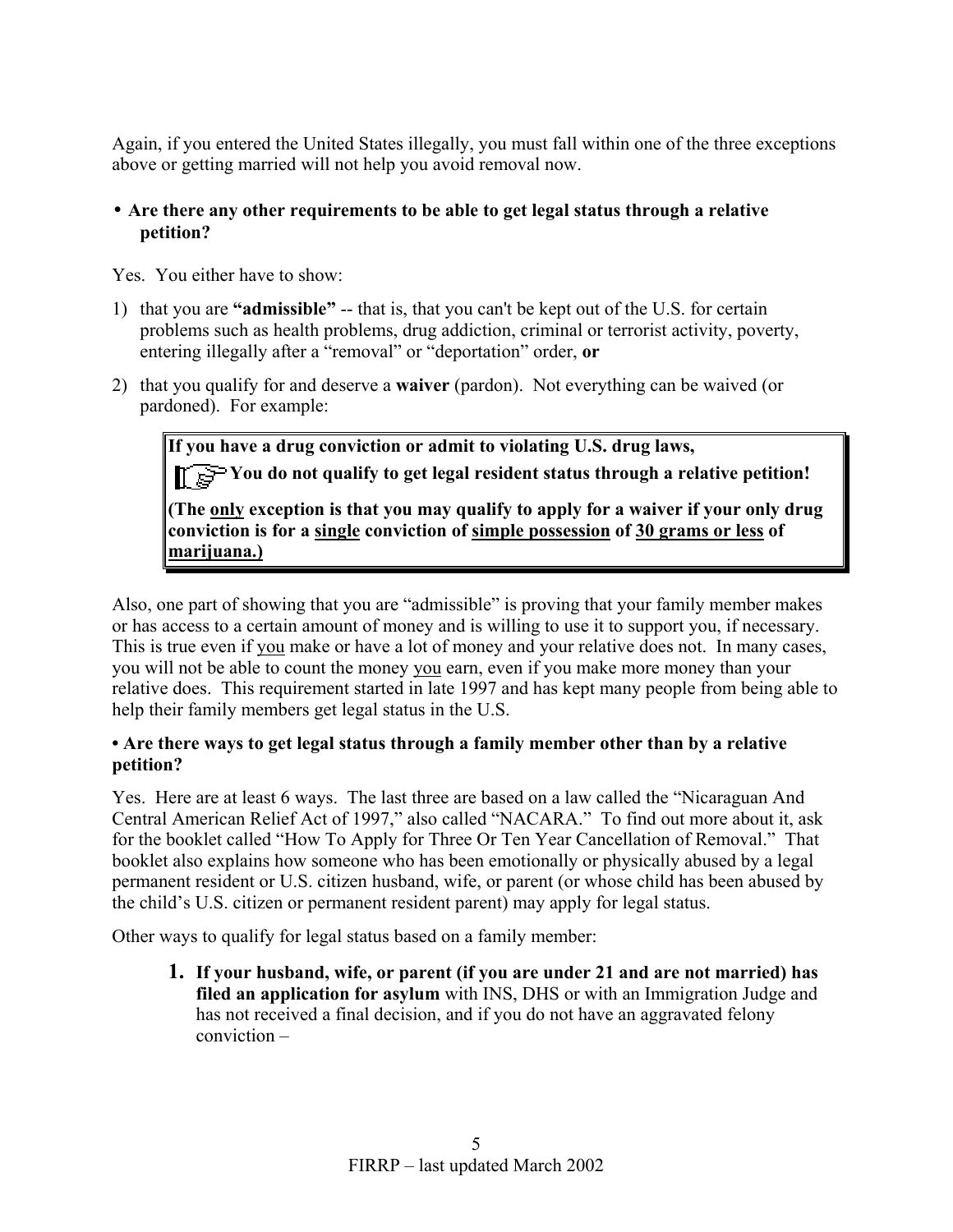$\Rightarrow$  your relative may be able to add you to the asylum application, and the Immigration Judge may close or stop your case until your relative's case has been decided.

**2. If your husband, wife, or parent (if you are under 21 and not married) won asylum while in the United States or was allowed to enter the United States as a refugee,** and you were married to this person or were his or her child when that happened –

 $\Rightarrow$  you may be able to get status as an "asylee" or refugee relative, and later, to apply to be a legal permanent resident.

NOTE: This is not true if your relative only won "withholding of deportation or removal." Also, if your relative won asylum while in the U.S., this does not help you if you have an aggravated felony conviction. But if your relative entered the U.S. as a "refugee," you may apply for a waiver (like a pardon), if necessary, for any crime that is not considered to be drug trafficking.

NOTE: Normally, you must file papers within two years of the date your family member won asylum or entered the U.S. as a refugee, but DHS may forgive your delay for "humanitarian reasons." If it has been longer, you need to gather letters from friends and family and write your own statement explaining how hard it will be on you and your family members if you are removed from the U.S.

**3. If you live with your husband, wife, or parent (if you are under 21 and not married),** if you are **"admissible"** (explained later), **if your relative is Cuban, and if he or she entered the United States legally sometime after 1958 and has been physically present in the U.S. for at least one year** –

 $\Rightarrow$  you both may be able to apply for legal permanent residence under a law called the "Cuban Refugee Act of 1966." If he or she already got permanent resident status this way, no matter when that was, you may apply yourself.

**4. If you and your husband, wife, or parent (if you are not married) are Cuban or Nicaraguan** and are **"admissible"** (explained later), and **your relative has been in the U.S. since December 1, 1995**, and gets legal status under the "Nicaraguan Adjustment and Central American Relief Act of 1997" (also called "NACARA").

NOTE: If your relative is your parent and you are over 20, you must have been in the U.S. since December 1, 1995 to qualify, with any absences from the U.S. adding up to not more than 180 days. (There are some exceptions for absences between November 1997 and July 1998.)

**5. If you and your husband, wife, or parent (if you are not married) are from Haiti**, you may be able to get legal status, **if your relative either has been in the U.S. since December 31, 1995 and filed an asylum application before that date or was allowed to enter the U.S. before then with a permission called "parole,"** and if your relative gets legal status under the "Haitian Immigration Fairness Act of 1998."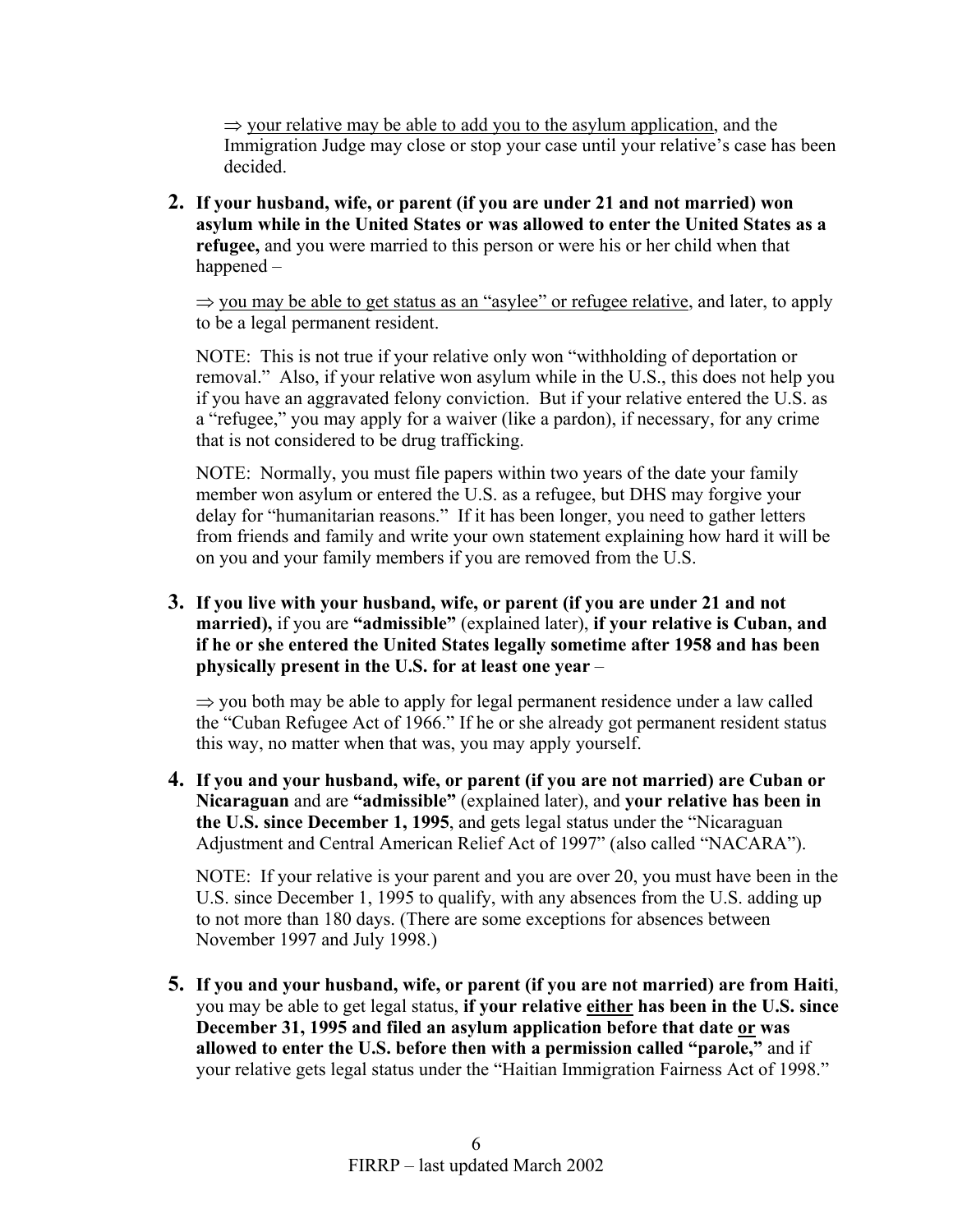NOTE: If your relative is your parent and you are over 20, you must have been in the U.S. since December 1, 1995 to qualify, with any absences from the U.S. adding up to not more than 180 days. (Again, there are exceptions for certain absences.)

**6. If your husband, wife, or parent (if you are not married) is Guatemalan, Salvadoran, or from one of certain Eastern European countries; entered the United States by a certain date in 1990; and applied for political asylum** (or, if Guatemalan or Salvadoran, registered for something called "ABC" or "TPS") by a certain date, AND you and your relative **have been living in the U.S. continuously for at least 7 years; during which you have had "good moral character" (including no drug or gun crimes and no more than 6 months total in jail for any crimes), and do not have certain criminal convictions** (including aggravated felony),

 $\Rightarrow$  you may ask the Immigration Judge to continue your case to allow your relative to apply for "suspension of deportation" or "cancellation of removal" under the law called NACARA (possibly even if you do not have 7 years in the U.S. quite yet); if he or she wins (or has already won), you may also apply for legal status under that law.

NOTE: If you are over 20 at the time your parent wins his or her case, you are not eligible to apply unless you entered the United States before October 2, 1990.

NOTE: In most cases, any one period of absence from the U.S. of more than 90 days, or any absences which, combined, add up to more than 180 days, breaks the 7 years of continuous residence you need to qualify.

Since we cannot explain everything in this booklet, we do not explain exactly what you need to do (and what forms to file) if you are in one of the 6 situations just described. Try to get help from a lawyer, but if you cannot, make sure to tell the judge what you think you may qualify for.

**If you may qualify for a defense based on a relative's legal status, EXPLAIN THE SEX EXPLAIN THE SITUATION OF EXPLAIN** the situation to the Immigration Judge!

**Tell the judge enough facts so that he or she can understand your legal situation and get proof of your relative's legal status, including copies of any applications filed.**

## **• Can I get out of detention while my case is going on?**

Maybe. Especially if you do not have a criminal record and you were arrested after you were already in the United States (rather than at the airport or border crossing station), you have the right to ask the judge to lower your bond or let you out of custody without paying money (In other words, without bond. This is called being released on your "own recognizance."). In many cases, the judge will be willing to release you on a low bond or without paying any bond if it seems that you qualify for legal status. Even if you do have a criminal record, depending on what it is, you may have the right to apply for release. To find out more about this, read the booklet called "All About Bonds."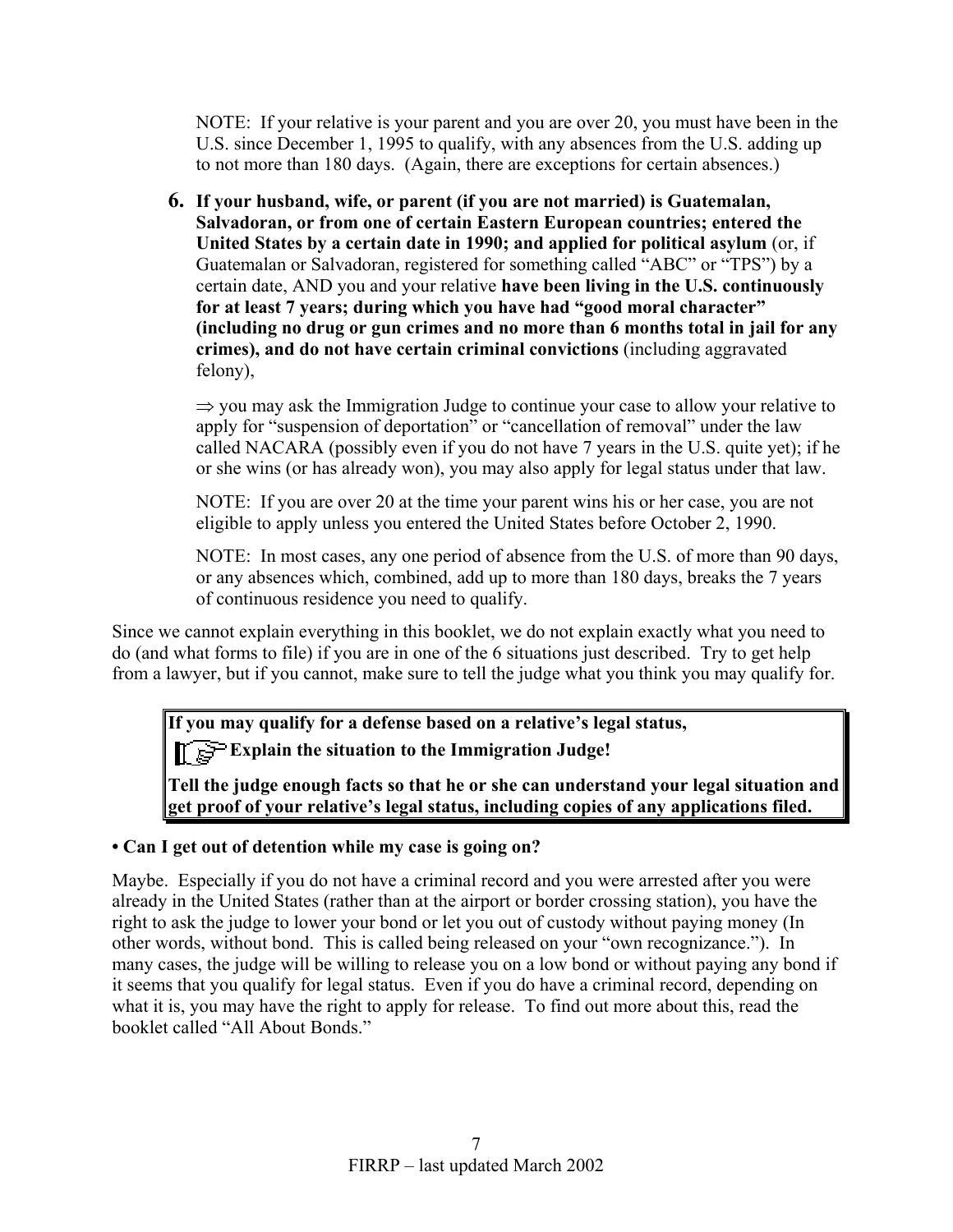**In some cases, though, getting out of detention while your case is going on is a bad idea!** This is true if you are going to have to leave the U.S. (through voluntary departure or removal) before being allowed to immigrate. If you have been in the U.S. illegally for at least one straight year as an adult (age18 years or older) at any time after March 31, 1997, you will have to remain outside the U.S. for at least 10 years before the U.S. government is allowed to let you return (unless you apply for and get a special waiver, or pardon). Because every day you spend in removal proceedings, including time spent in DHS custody, counts against you if you are here illegally, if you have been here illegally for less than one year, to avoid having to wait 10 years outside the U.S., you need to make sure that you are able to ask for and receive an order of "voluntary departure" from the judge before your year of illegal time in the U.S. is up. So, **if getting out of custody while your case is going on will delay your case too long, it is a bad idea.** To learn more about this problem, read the booklet called "How to Apply for Voluntary Departure."

## • **What if I am tired of being in detention and just want to go back to my country and work everything out from outside the U.S.?**

Being in custody is difficult. Especially if you have come from prison, you may be frustrated and depressed and you may just want to get out, even if it means accepting removal from the U.S. In some cases, this is a big mistake. You should consider all your options before making any decisions, so that the decision you make is one you can live with for the rest of your life. In most cases, if you can "fix" your status and get your legal papers without leaving the United States, that is the safest thing to do. If you leave the country now, you may find that you can never return legally.

# **• HOW DO I KNOW IF I AM ADMISSIBLE?**

To get an immigrant visa through a family member, you must either be **admissible** or be able to get a **waiver.**

## **• Who is "admissible"?**

We already mentioned the types of family relationships needed to legalize or immigrate through a relative. In addition to having the right kind of family member, you have to be able to show that you are "admissible," which means that there is no law to keep you from being admitted to the United States.

 There are many things that can make a person not admissible. Listed below are the most common ones. If you are not admissible, you will not be able to get legal papers through your family member (and in most cases, you will not even be able to get a visitor's visa) unless you can get a special waiver (pardon). So, if you have one of the problems listed in the next box, keep reading to see whether you qualify for a waiver.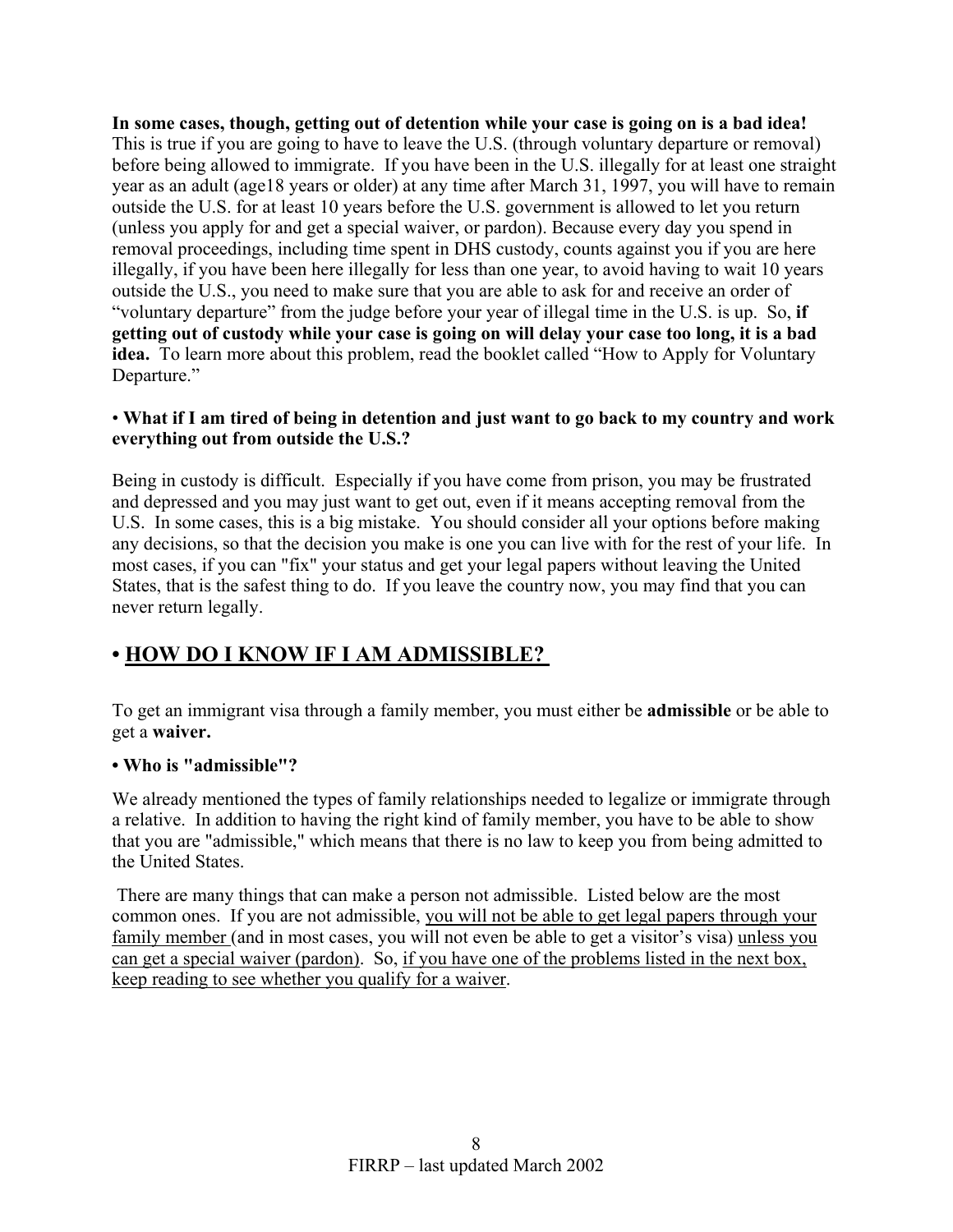# **YOU ARE NOT ADMISSIBLE IF:**

# **Crimes**

- You admit committing or have been convicted of a "**crime of moral turpitude**" (we explain this later), UNLESS you have only one and it is a "**petty offense**" (we explain this later);
- You admit committing or were convicted of **any drug crime**, or there is reason to believe you are or have been a **drug trafficker**;
- You were convicted of **more than one crime and your sentences "imposed" add up to 5 years or more in prison** (Note: "Imposed" does not mean served, so just because you served less than 5 years does not mean your sentence "imposed" was less than that. You may need a lawyer's help to find out whether your sentences "imposed" totaled 5 years.);
- You helped or tried to **help someone enter the U.S. illegally** (even if you were not convicted);
- You **lied or used** (or tried to use) **false papers** to get into the country, work, or get some other immigration-related benefit (even if you were never convicted).

# **Money problems**

• You are **likely to become a "public charge**," that is, to require certain kinds of government help such as welfare. For example, you could be inadmissible if you cannot show that your family (and other people if need be) have sufficient funds available and agree to support you financially if it becomes necessary.

# **Deportation or removal**

- You were **deported or removed less than 10 years ago** (or less than 20 years ago if it was not your first time) or **removed after being stopped and detained at the border or port of entry less than 5 years ago** (or less than 20 years ago if it was not your first time);
- You were **ever excluded, deported, or removed after having been convicted of an "aggravated felony"** (explained later);
- You **did not show up in court for removal proceedings** (deportation proceedings that started after March 31, 1997), you cannot show exceptional reasons why you did not attend court, and it has been less than 5 years since you left or were removed from the U.S. after that.

# **Time living illegally in the United States**

- You **voluntarily left the United States less than 3 years ago,** *without being in removal proceedings***, after you had been in the U.S. illegally for more than 180 days straight** (all after March 31, 1997) (To understand this better, read the booklet called "How to Apply for Voluntary Departure");
- You **left the U.S**. (whether voluntarily or not**) less than 10 years ago after having been in the U.S. illegally for a total of at least one year** (all after March 31, 1997);
- You ever **left the U.S. or were ordered removed after having been illegally in the U. S. for a total of one year** (all after March 31, 1997) **and you then reentered or tried to reenter the U.S. illegally**;

# **Health Problem**

• You have a certain disease (including AIDS) or physical or mental health disorder.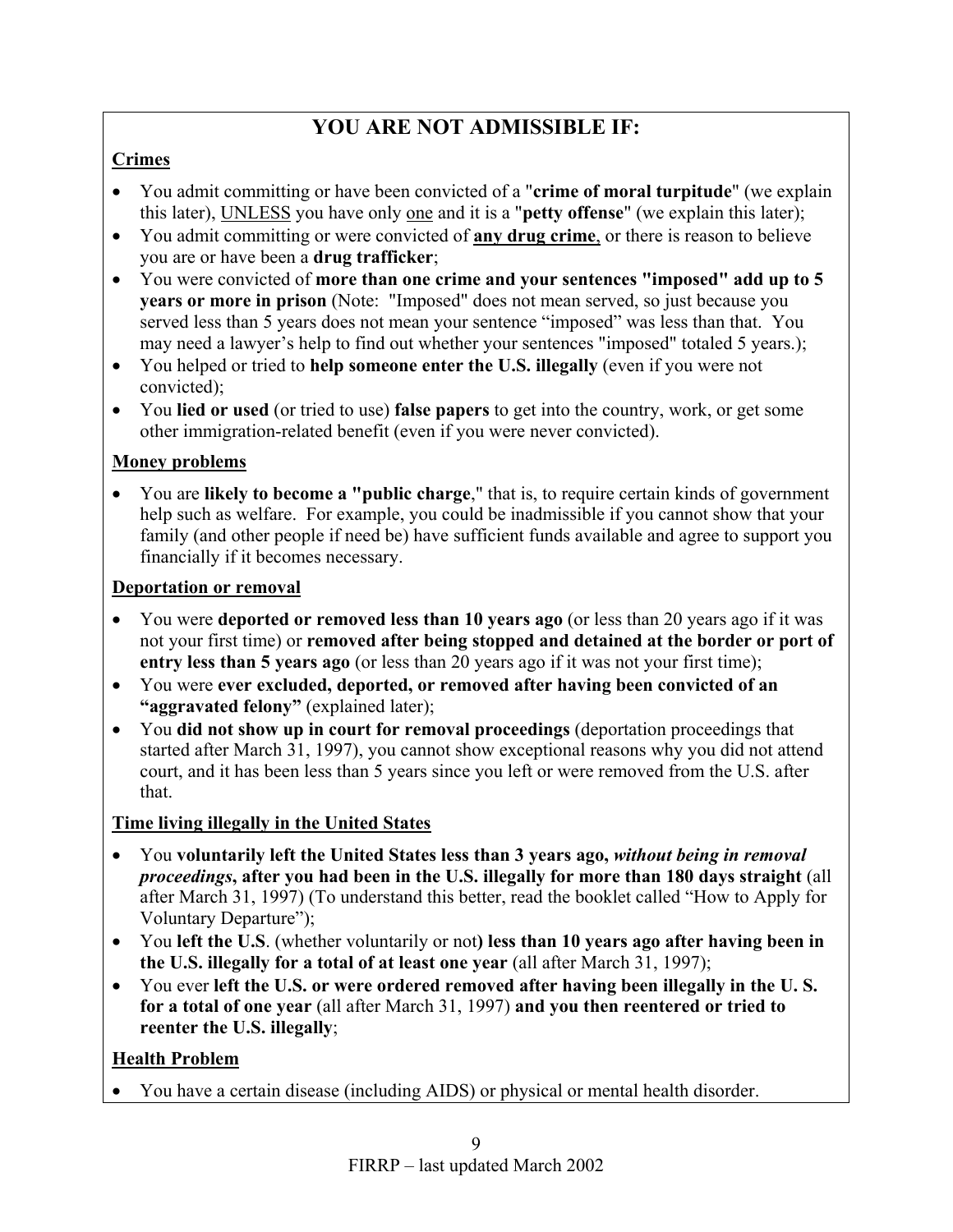Other things that make people not admissible include being considered dangerous to U.S. national security, engaging in terrorism, having been a member of the Communist party or any other "totalitarian" party (with some exceptions), and voting illegally in an election. Also, people who came in on non-immigrant "J" visas to teach, learn or train in special programs have to go back and live in their countries for two years before they can apply to be permanent residents of the U.S. (with some exceptions and waivers available).

#### **• What is a crime of moral turpitude, and what is a petty offense?**

It can be hard to tell whether a crime is a "**crime of moral turpitude**," and you may need legal advice. It can be a felony or a misdemeanor. Generally, *if the crime involved dishonesty, fraud, an intent to steal, a victim, physical harm done on purpose or by being reckless, or sexual misconduct, it is a crime of moral turpitude.* Domestic violence is sometimes a crime involving moral turpitude, especially if you pled guilty to or were found guilty of hurting someone. Some acts against property are also considered crimes of moral turpitude.

Some examples of crimes of moral turpitude are *murder, rape, voluntary manslaughter, robbery, burglary, theft, arson, aggravated assault, and forgery*. On the other hand, the following are not crimes of moral turpitude: involuntary manslaughter, simple assault, breaking and entering, trespass, joy riding, and various weapons possession crimes.

In deciding whether yours is a crime of moral turpitude, DHS or the judge is not allowed to look at what you actually did. Instead, if you were convicted of a crime, the law says he or she must look at the law under which you pled guilty or the law that you broke. It is important to understand this because many people try to argue their way out of the problem by saying, for example, "I didn't actually hurt my wife," or "I didn't mean to shoplift." But the only thing that matters for your immigration case is what law the court papers ("conviction documents") say you broke.

If you were convicted of only one crime of moral turpitude, you cannot be kept from immigrating because of it if it is a "**petty offense**." A petty offense is a crime for which 1) the most jail time you can get by law is one year (usually, this means a misdemeanor) and 2) if you were given prison time, the sentence the judge gave you was 6 months or less in prison. How much time you actually served doesn't matter -- it could be more or less than 6 months; what matters is what the paper that shows your conviction and sentence actually says.

A crime of moral turpitude is also a "**petty offense**" if it is your only one, you committed it when you were under 18, and it has been at least 5 years since you committed it (or, if you had to serve time for it, it has been at least 5 years since you were released).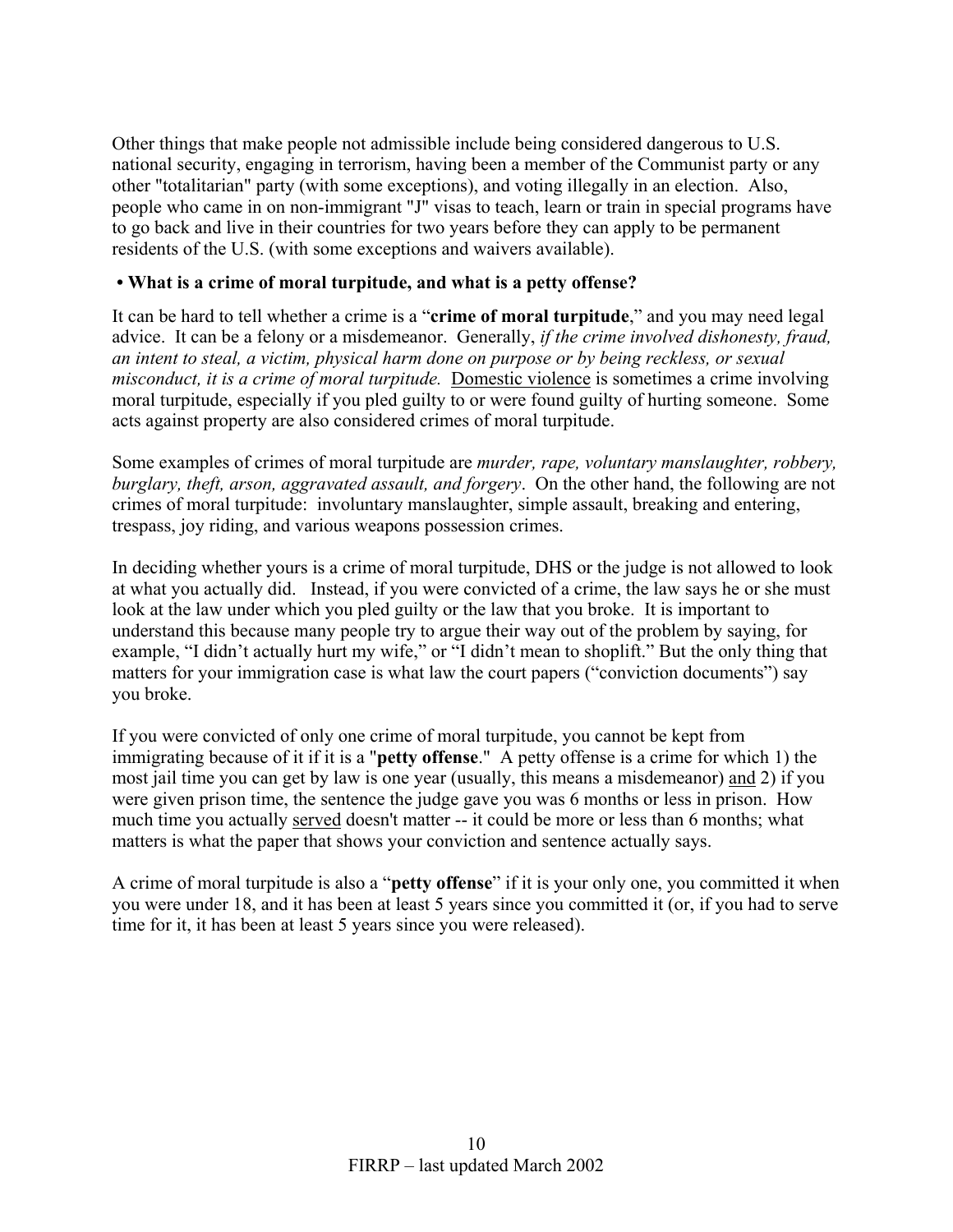NOTE: The best way to deal with a conviction for a crime of moral turpitude is to get rid of it. In many states, you can "**expunge**" (get rid of) a conviction by filing papers with the court where you were convicted. There are different requirements, such as having completed probation successfully, or that a certain amount of time has passed since your conviction. Especially if you do not come under the exception for a "petty offense," you may want to get a lawyer to look into this for you. Be aware, however, that 1) "expunging" a drug conviction will not help your immigration case, and 2) at the time we wrote this, INS was saying that expunging any kind of criminal conviction does not get rid of it as far as the immigration laws are concerned.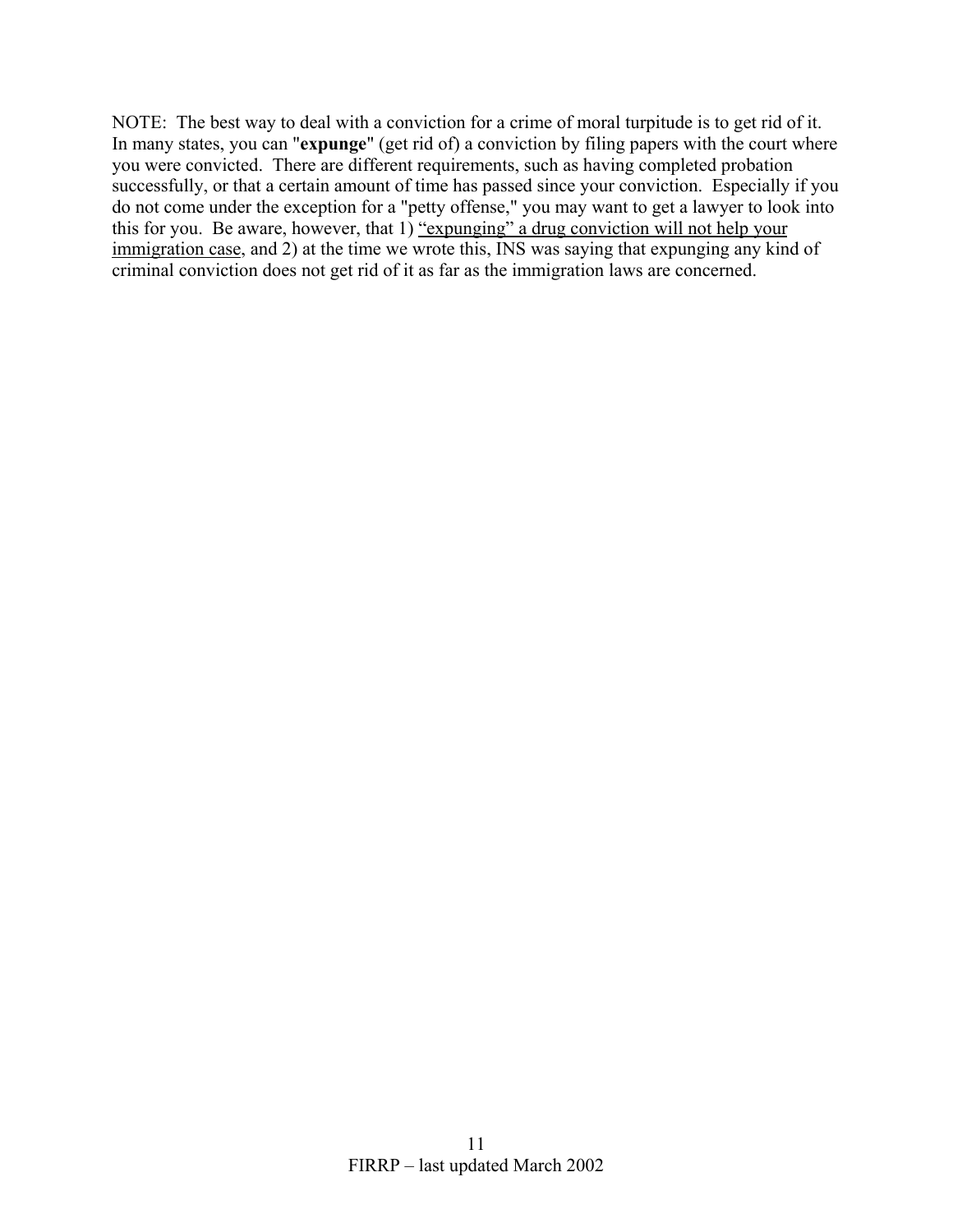# **• FOR WHAT CRIMINAL PROBLEMS CAN I GET A WAIVER?**

#### **Waivers for Certain Crimes**

There are several different kinds of waivers.

The waiver for several types of crimes is called **"212(h)."** You can find it in section 212(h) of the Immigration and Nationality Act or volume 8, section 1182(h) of the United States Code.

## *The 212(h) waiver waives:*

-- Crimes of **"moral turpitude"** (explained above) except murder or torture, or an attempt or conspiracy to commit murder or torture

-- **"Multiple criminal convictions"** (with sentences totaling 5 years or more)

-- **Prostitution** and promoting prostitution

-- Only one offense (whether you admit to it or whether you were convicted) of **simple possession of 30 grams or less of marijuana** (and no other drug)

-- Having claimed "diplomatic immunity" to keep from being prosecuted.

## *You can only apply for the 212(h) waiver if:*

1) you are the **husband, wife, parent, son or daughter** of a

2) **U.S. citizen or lawful permanent resident** who would suffer

3) **"extreme hardship"** if you were kept out of or forced to leave the U.S.

OR

- 1) it has been at least **15 years since you committed the crime,**
- 2) letting you in would **not harm the welfare, safety, or security of the United States**, and
- 3) you have been **rehabilitated** (You have changed and do not now commit crimes).

NOTE: In the case of prostitution, you do not need 15 years since the crime.

## *You are not allowed to apply for the 212(h) waiver if:*

-- you have ever been a legal permanent resident of the U.S. and either –

1) after you became a permanent resident, you were convicted of an **aggravated felony** (explained in other booklets, including, "How to Apply for Cancellation of Removal for Certain Legal Permanent Residents" and "How to Apply for Voluntary Departure"), or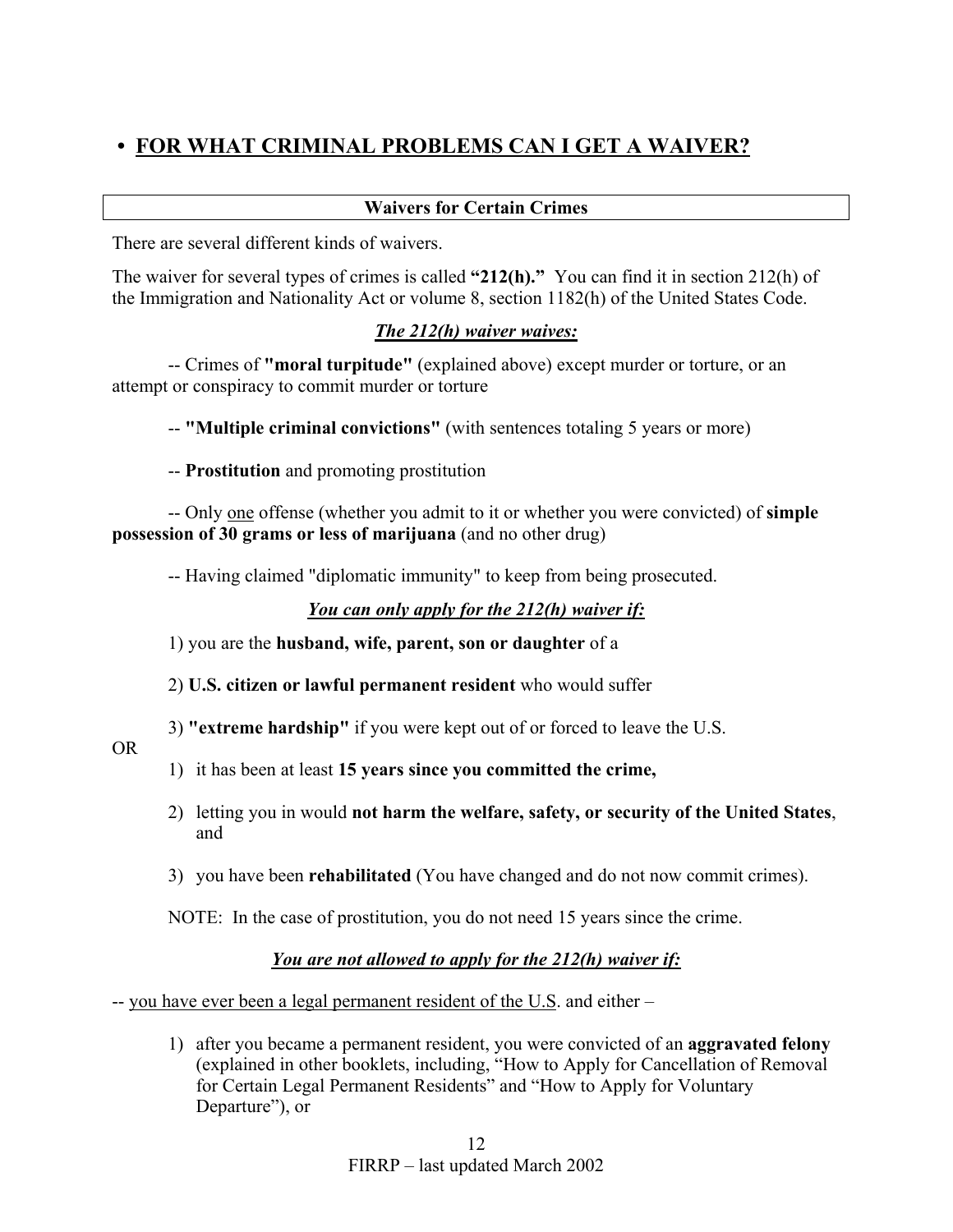2) you have **not been living legally in the U.S. for at least the last 7 years** (not counting any time after DHS filed papers against you with the Immigration Court)

Most permanent residents would not want to apply for a 212(h) waiver anyway, because it is easier to win "cancellation of removal" (explained in another booklet). However, as we explained toward the beginning of this booklet, some permanent residents may not qualify for cancellation of removal but may still qualify for a 212(h) waiver. If this is your situation, you may be able to avoid removal by having a relative file a relative petition (Form I-130) for you and then by applying for "adjustment of status" (explained later) and a 212(h) waiver.

NOTE: As you can see, some legal permanent residents would be able to apply for a 212(h) waiver if only they were not permanent residents. Some lawyers believe that not allowing someone to apply for a 212(h) waiver because he or she is or has been a permanent resident violates a part of the U.S. Constitution which requires the government to treat people the same unless there is a reason not to. However, DHS, the Immigration Judges, and the Board of Immigration Appeals are not allowed to decide whether the law goes against the Constitution or not, so you will have to take your case to federal court if you want to challenge the law.

#### **Waiver for "alien smuggling"**

The waiver for having helped someone enter the United States illegally only applies in very limited circumstances and is only available to certain individuals seeking legal status through a family petition. You can find the waiver in section 212(d)(11) of the Immigration and Nationality Act or volume 8, section 1182(d) of the United States Code.

## *The 212(d)(11) waiver waives:*

-- "**Alien smuggling**" (trying to help or helping someone enter the U.S. illegally)

#### *You may only apply for this waiver if:*

-- The only person you helped was your husband, wife, son, daughter, or parent.

The 212(h) waiver also does not apply to using, making, or possessing false papers or to lying or using false papers to get a visa or some other immigration benefit. There are special waivers in certain circumstances for those acts.

#### **Waiver of civil court orders relating to false papers**

Sometimes, people have a court order against them from a non-criminal – or "civil" – court because they had, used, or made false papers or used papers belonging to others. Often, people get this kind of order against them because they signed papers admitting that they used false papers to work. At the time this booklet is being written, a court order in a federal case called Walters v. Reno said that people who got these kinds of court orders against them without having a hearing in court with a judge had the right to reopen their cases in civil court. If this is what happened to you, you should call the lawyers at the National Immigration Law Center at (323) 938-6452 for information about the Walters case and how it may help you. Also, if this is the only charge that DHS has against you, the immigration judge should delay your removal case until there is a final decision in the Walters case and in your particular civil court case.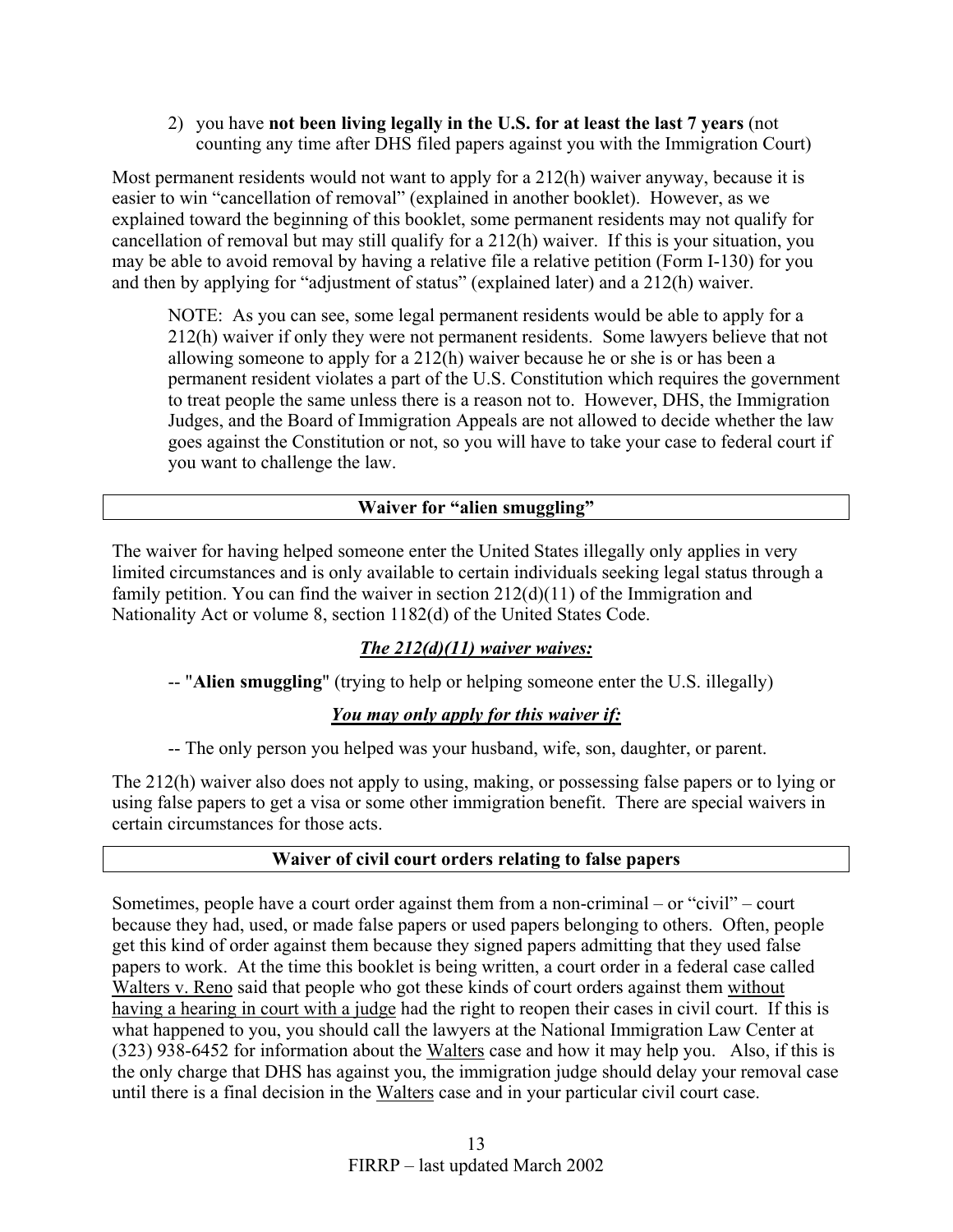If DHS is saying that you can be removed from the country because you had, used or made false papers, the charging document against you (called a "Notice to Appear") will say that you are "inadmissible" under section  $212(a)(6)(F)$  of the Immigration and Nationality Act. If the charge is true and the Walters case does not help you, read on to see if you qualify for a waiver under section 212(d)(12) of the Immigration and Nationality Act.

## *The 212(d)(12) waiver waives:*

-- Possession, use, manufacture (etc.) of **false papers** or papers belonging to others, *if you got a civil court order against you for this.* 

## *You may only apply for this waiver if:*

- 1) you were not ordered to pay a fine for this kind of violation more than once, and
- 2) you committed the illegal act **only to help or support your husband, wife, or child** (and no one else).

## **Waiver for fraud (including lies or false papers)**

If you entered or tried to enter the U.S. by lying, using false papers, or using someone else's papers, or if you tried to get some other immigration-related benefit this way, the charging document against you in your removal case may say you may be removed under section  $212(a)(6)(C)(i)$  of the Immigration and Nationality Act. You do not need to have been convicted of a crime in order for DHS to charge you with this. There is a waiver under section 212(i) of the law for some cases, but there is no waiver for lying by claiming to be a U.S. citizen if you did it after September 29, 1996.

## *The 212(i) waiver waives:*

 -- use (or attempted use) of lies or false papers to get into the U.S., to work, or to get some other immigration-related benefit.

## *You may only apply for this waiver if:*

-- you have **a spouse or parent who is a U.S. citizen or lawful permanent resident.**

To get this waiver, you have to show that the spouse or parent would suffer **"extreme hardship"** if you are not allowed to live in the United States. Having a U.S. citizen child who would suffer hardship does not qualify you for the waiver.

NOTE: You cannot apply for the 212(i) waiver if you received a court order against you for making, using, or possessing false papers or papers belonging to someone else. The only waiver for that is the  $212(d)(12)$  waiver we just mentioned.

## **Waivers for Having Been Ordered Excluded, Deported, or Removed**

Usually, laws that say how many years you have to stay out of the U.S. after a removal order in an immigration case, allow you to apply for a waiver at any time under a section of the law numbered  $212(a)(9)(A)(iii)$ . (For example, if you have to stay out of the U.S. for 10 years because you have been ordered removed, you can still apply for a waiver right away.)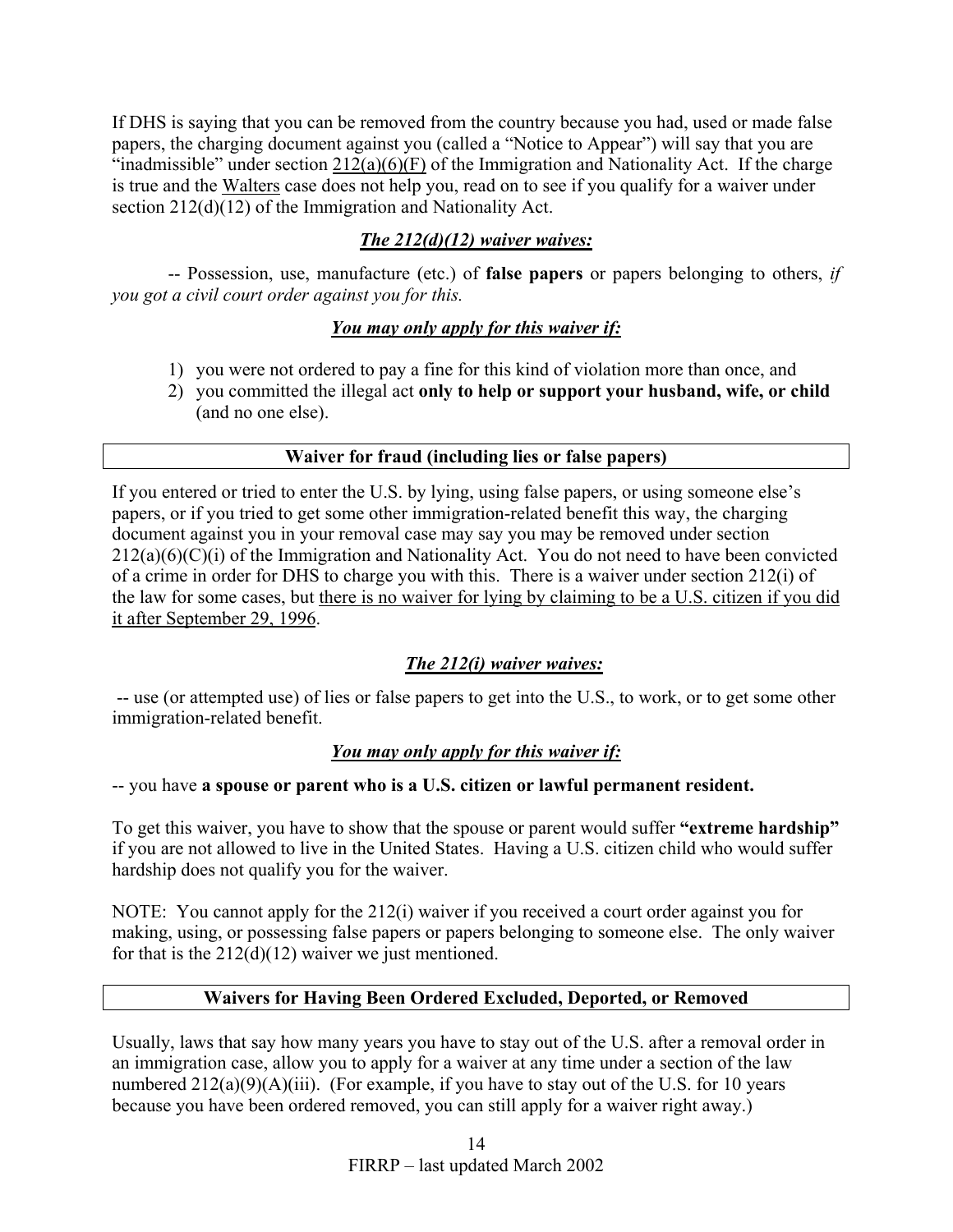## *The section 212(a)(9)(A)(iii) waiver waives:*

-- an order of exclusion, deportation, or removal from the U.S. that would otherwise keep you from immigrating for a certain number of years.

Anyone can apply for this waiver. However, there are other sections of the law for people who have been removed that cannot be waived with this or any other waiver.

## *There is no waiver available to you if:*

- 1) You were in removal proceedings (proceedings started after March 31, 1997), you failed to attend a hearing, and then you left the U.S. Normally, if you did this (or if you are now going to have to leave because you will be ordered removed or given voluntary departure), you will have to stay outside the U.S. for 5 years. However, if you can prove you had a good excuse (the law calls it "reasonable cause"), you will not need a waiver for this, and you can go ahead and apply for the waiver for your order of removal without waiting for 5 years to go by.
- 2) You reentered or tried to reenter the U.S. illegally after leaving or being ordered removed, and you had been in the U.S. illegally after March 31, 1997, for more than one year before you left. In that case, you are not allowed to apply for a waiver until you have stayed outside the U.S. for at least 10 years. (Also, the waiver is under a different section of the law: section  $212(a)(9)(C)(ii)$ .)

## **Waivers for Being in the U.S. Illegally After March 31, 1997**

First, no matter how long you have been illegally in the U.S., if you have not left the U.S. and if you can avoid leaving because you are eligible to "adjust status," your time living illegally in the U.S. does not count against you, so you will not need a waiver for it. For this reason, if you are eligible to adjust status now, you should do it, especially if leaving (even with a voluntary departure order) will mean you have to apply for a waiver. However, as we explain below, most people in removal proceedings are not eligible to adjust status and, unless there is some other option (such as political asylum), they will have to leave either with a removal or a "voluntary departure" order. To reenter legally without waiting 3 or, in many cases 10 years, they will have to get special waivers.

In the box listing who is not admissible, we mentioned how long you are required to wait outside the United States if you have left the U.S. after having spent a certain amount of time here illegally after March 31, 1997. Another booklet called "How to Apply for Voluntary Departure" explains this in more detail, including what time may count against you and what may not.

There is a waiver under a section of the law numbered  $212(a)(9)(B)(v)$ , unless you are not admissible because you left the U.S. after having been here illegally for more than one year after March 31, 1997, and you then reentered or tried to reenter the U.S. illegally. (In that case, as we already mentioned, you are not even allowed to apply for a waiver until you have stayed outside the U.S. for at least 10 years.).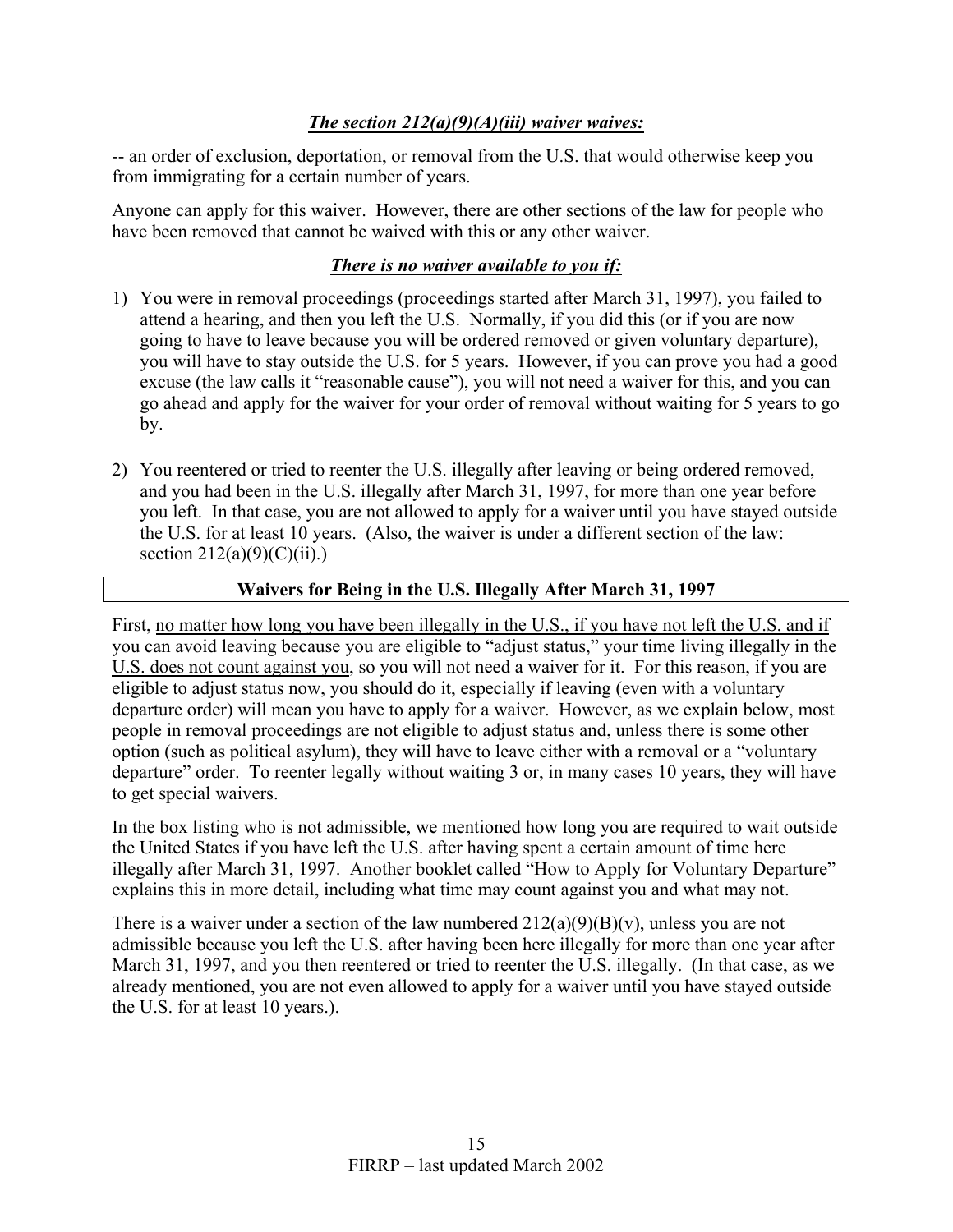## *The 212(a)(9)(B)(v) waiver for unlawful time in the U.S. waives:*

-- certain periods of time spent living in the U.S. illegally after March 31, 1997.

## *You may only apply for this waiver if:*

-- you have **a spouse or parent who is a U.S. citizen or lawful permanent resident.**

To get the waiver, you have to show that the spouse or parent would suffer **"extreme hardship"** if you are not allowed to return sooner to the United States. Having a U.S. citizen child who would suffer hardship does not qualify you for the waiver.

## **Other Waivers**

Under a section of law numbered  $212(g)$ , there are waivers for certain health problems (including AIDS) or failure to get certain vaccinations. Under a section numbered 212(e), there are waivers for the requirement that someone who entered with a J-visa live in his or her home country for at least two years before immigrating to the U.S.

# • **CAN I GET LEGAL STATUS NOW, OR DO I HAVE TO GO BACK TO MY COUNTRY AND WAIT?**

If 1) you have a visa available to you now (and are admissible), and 2) you are eligible to "adjust status," you may be able to get legal status soon and without having to leave the United States. Otherwise, unless you have some other defense in your case (such as political asylum), the judge will have to give you an order of "voluntary departure" or "removal." Then, if you want to return, you will have to wait in your country while you try to get papers allowing you to come back. Because the laws are so strict, that is what most people trying to get legal status through their relatives will have to do.

## **• How do I know if an immigrant visa is available to me now?**

There are waiting lists to immigrate to the United States. How long the wait is depends on the type of relative who is helping you and what country you are from. Certain types of relatives - **immediate relatives** -- can skip the waiting lists completely. If you are an immediate relative, an immigrant visa is always immediately available to you.

## **An immediate relative is:**

- **the husband or wife of a U.S. citizen,**
- • **the unmarried child (under age 21) of a U.S. citizen,**
- **the parent of a U.S. citizen if the U.S. citizen is at least 21 years old, or**
- **the widow or widower of a U.S. citizen, if you were married for at least 2 years at the time your husband or wife died, were not legally separated, have not remarried, and apply to be a permanent resident within 2 years of your husband's or wife's death.**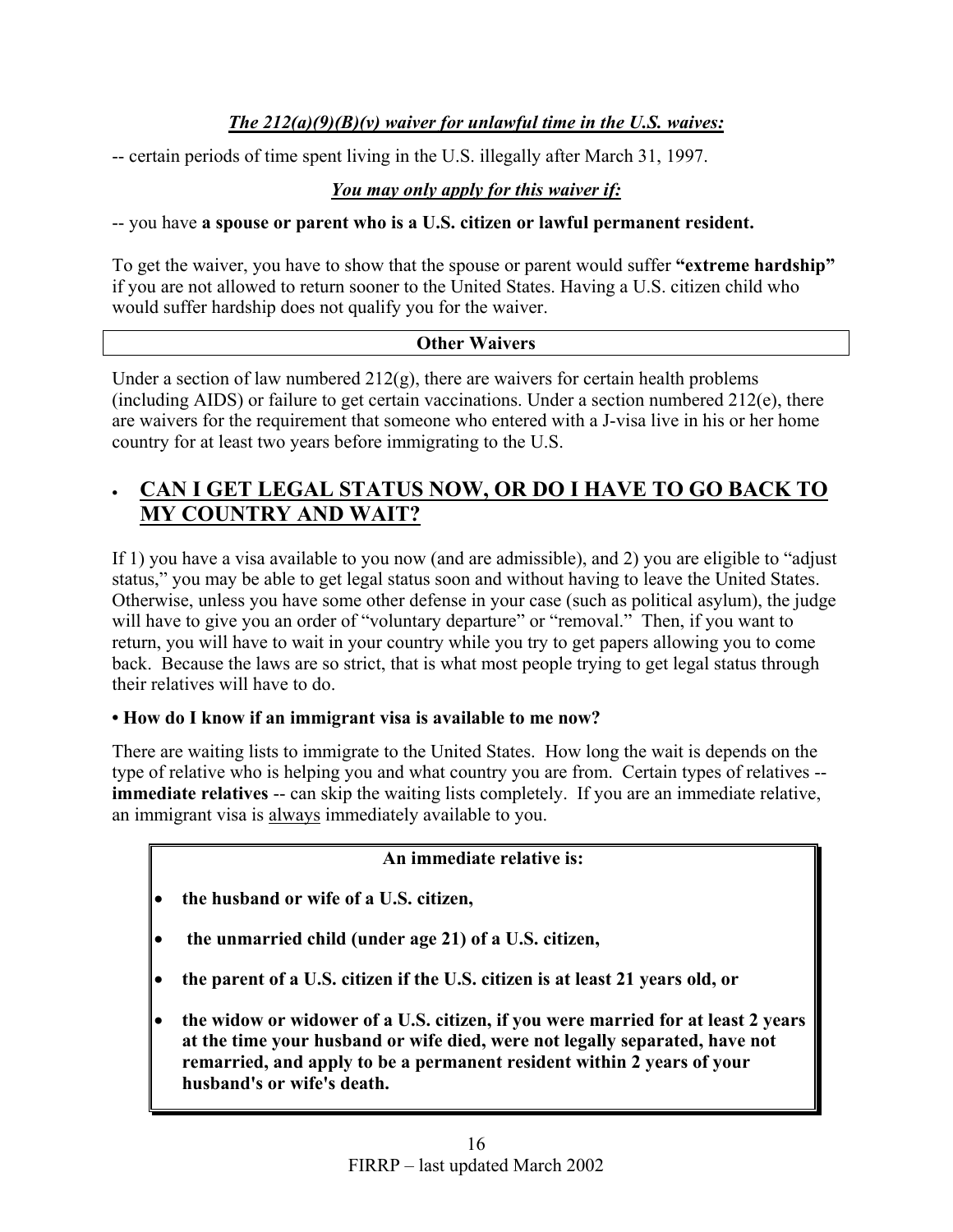If your relative has been a lawful permanent resident for at least 5 years (or 3 years, for most people married to U.S. citizens), he or she may be eligible to apply for U.S. citizenship. By becoming a U.S. citizen, he or she may make you an immediate relative. Unfortunately, that process takes some time (well over a year in many places), so your case will probably have to go forward before you can become an immediate relative. Even so, in many cases, if your relative becomes a U.S. citizen, you will not have to wait as long to return legally to the United States.

> **If your relative has been a lawful permanent resident at least 5 years: She or he may be able to speed up your immigration by becoming a U.S. citizen!**

*Be careful, though, because in certain cases, your relative can slow down the process by becoming a U.S. citizen*. This is true if you are an unmarried adult from the Philippines and your mother or father has applied for you. In cases from all countries, there might be consequences for your children if you are trying to get legal status for yourself and your children through your husband or wife who is a legal permanent resident, so you should talk to a lawyer to find out what would happen in your case.

For those who are not immediate relatives, there are 4 categories of family members, called "preference categories." They are:

- unmarried son or daughter of a U.S. citizen
- husband, wife, or unmarried son or daughter of a lawful permanent resident
- married son or daughter of a U.S. citizen
- brother or sister of a U.S. citizen if the U.S. citizen is at least 21.

Only a certain number of people in each category from each country get immigrant visas every year. So if a lot of people from your country in your category have applied to immigrate, there may be a long wait. On the other hand, if fewer people have been applying in your category from your country, there may be no wait at all. So, even if you are not an immediate relative, it is possible there is an immigrant visa immediately available to you. This is sometimes the case for unmarried sons and daughters of U.S. citizens, except those born in Mexico or the Philippines.

#### • **If I do not have a visa immediately available to me, how long will I have to wait before I can immigrate?**

Again, that depends on your relative category and on what country you are from. No one can tell you exactly how long the wait will be, because it depends on how many people immigrate before you in your category. You or your relative can check with an immigration lawyer or agency to get an estimate of the waiting time.

Just to give you an idea, when we checked the waiting times in early 1999, there was a wait of: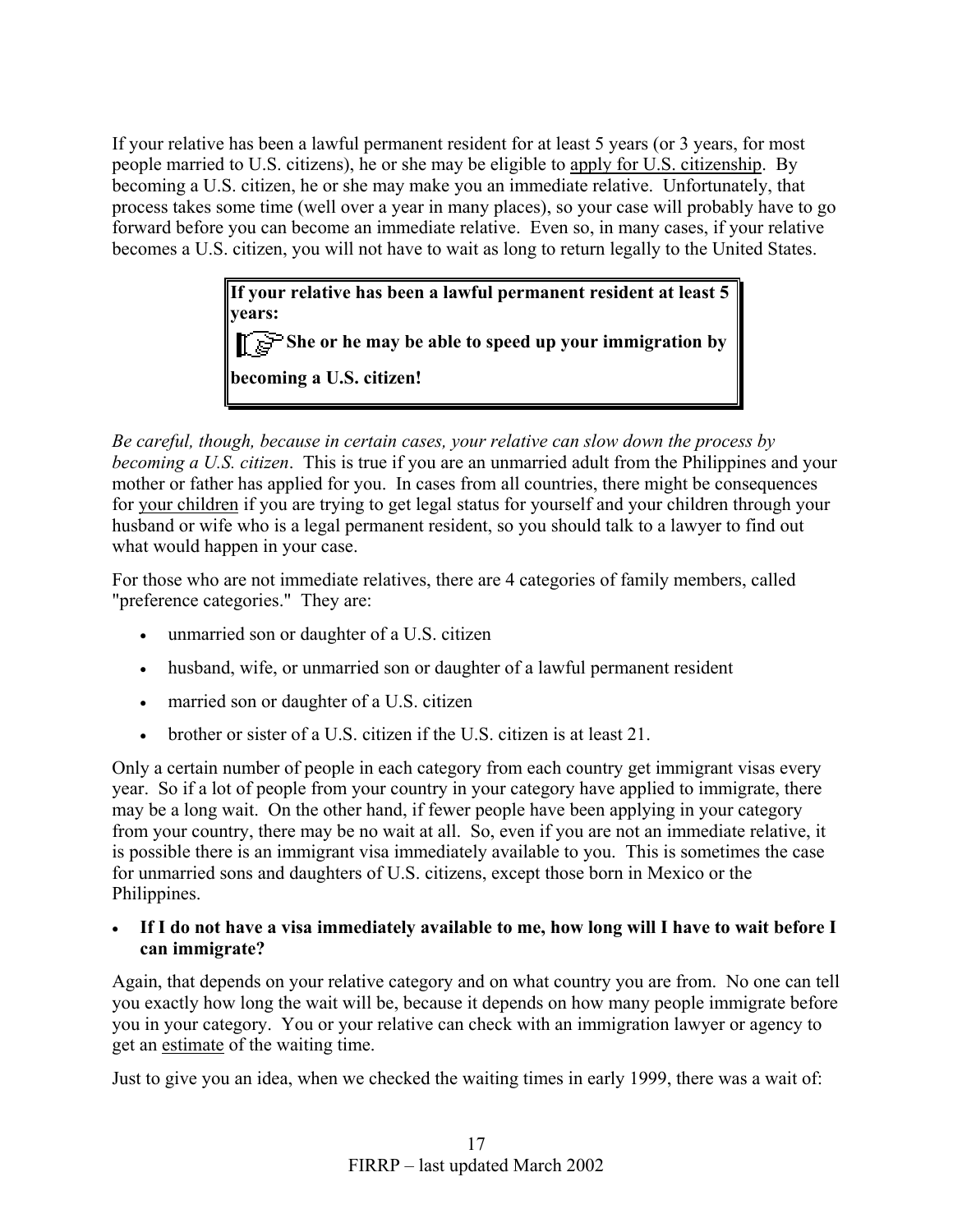-- over 5 years for Mexico for unmarried sons or daughters of U.S. citizens,

-- 5 to 7.5 years for husbands, wives, and unmarried sons and daughters of lawful permanent residents from any country

-- 8 years for Mexico for married sons and daughters of U.S. citizens (2 years for most other countries)

-- 12 years for brothers and sisters of U.S. citizens (20 years for the Philippines)

These waiting times are only estimates. They constantly change, depending on the numbers of people who apply.

Please note that even if your visa is not ready, you may be able to avoid removal by applying for what is called a "V" visa. This is a temporary visa. To be eligible to apply for this visa, you must be the spouse or unmarried child of a lawful permanent resident who has filed a petition to immigrate you (a Form I-130).

The purpose of this visa is to allow spouses and children of lawful permanent residents to be in the United States and have permission to work while they wait for their permanent legal status. You can only qualify for this visa if: your lawful permanent resident spouse or parent submitted a petition for you on or before December 21, 2000 AND you can show that a) the petition has been pending for three years or more; or b) the petition has been approved, three years or more has passed since it was filed, and an immigration visa is not yet immediately available; or c) the petition has been approved, three years or more has passed since it was filed, and your application for a visa or adjustment of status is still pending. If you think you qualify for the V visa, ask DHS or the Immigration Judge how to apply for the visa and for work authorization.

## • **If I did not enter the United States illegally, am I eligible to get legal status through my family member now?**

If you entered the U.S. legally, either by being "inspected and admitted" or "paroled" into the country by an Immigration officer, you are eligible to "adjust status" to permanent legal status through your relative if ALL of the following are true:

- 1. An immigrant visa is immediately available to you (as we explained before), AND
- 2. Your permission to stay in the U.S. has not expired, there has never been a time that you were not in legal status while in the U.S., AND
- 3. you have not worked illegally.

BUT if you are the "immediate relative" of a U.S. citizen (discussed before), you can still adjust your status even if you worked illegally or your visa expired.

Note that the above rules do not apply if you only had permission to pass through on your way somewhere else or if you entered as a nonimmigrant crewman, UNLESS you are an "immediate relative" of a U.S. citizen.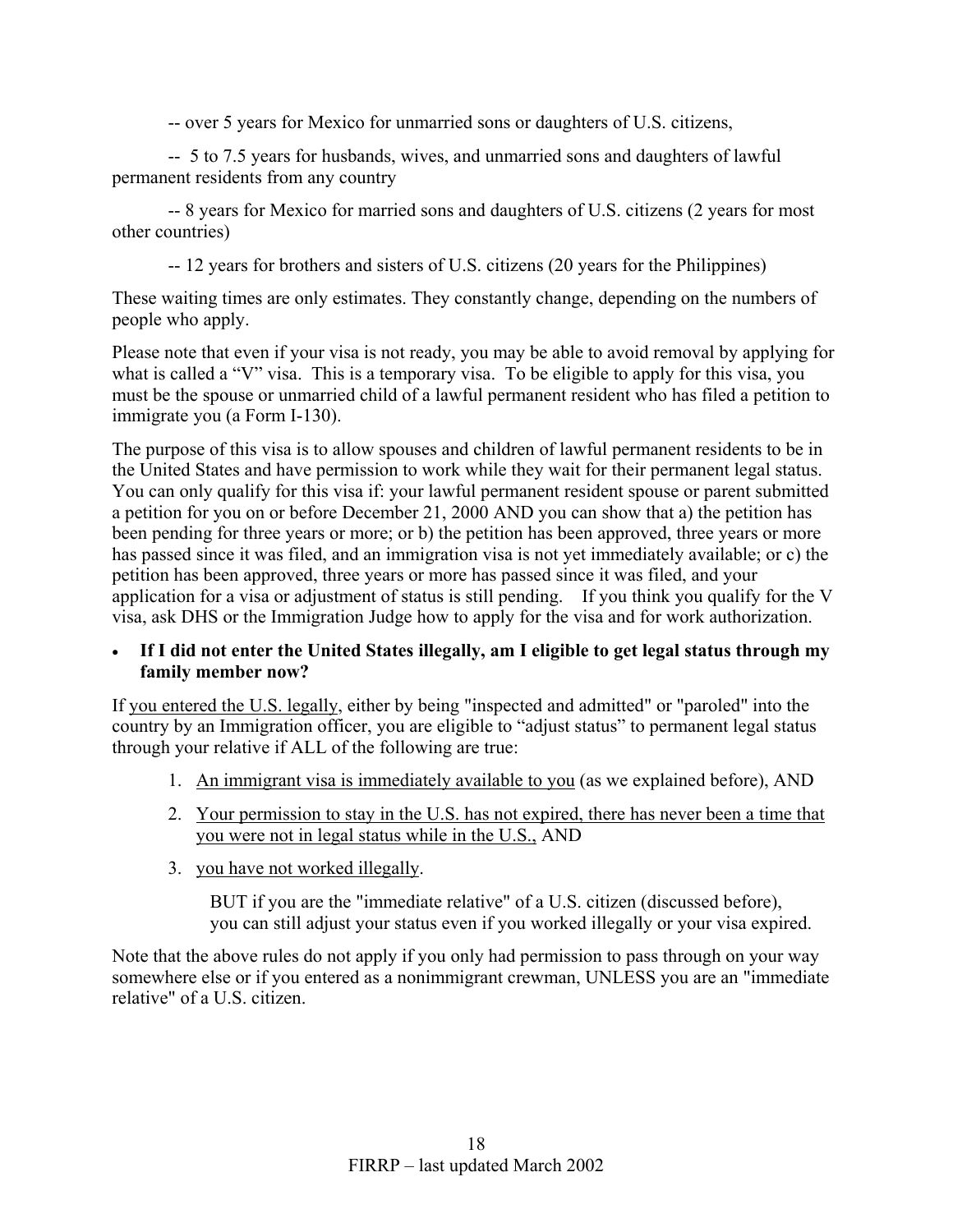You also cannot adjust status if you entered the U.S. with a fiancé(e) visa and are trying to become a permanent resident on some basis other than through a petition filed by your fiancé(e). And you cannot adjust status if you got "conditional" residence through your husband or wife (or your parent's husband or wife) and you are trying to get your permanent residence through someone else or through work.

# **• WHAT DO I HAVE TO DO TO GET (OR KEEP) LEGAL STATUS?**

This portion of the booklet explains, in general terms, how you and your family member go about getting you legal status through a **relative petition**. There are two possible ways. One is through an **interview at the U.S. consulate** in your country of origin. The other way is through **"adjustment of status"** inside the United States.

## **• What Do I Do If I Have To Leave the U.S. and Get A Visa In My Country?**

## *Petition and Interview at the U.S. consulate*

Most people have to apply for immigrant visas at the U.S. consulate in their countries. Overall, the process works like this:

- 1) Your relative in the U.S. files a petition (called a "Form I-130") for you with DHS.
- 2) The petition is approved (meaning you will be allowed to apply for a visa).
- 3) The United States government sends you forms to fill out and instructions telling you what vaccinations you must get and what documents you must gather. At the same time, a file on you is sent to the United States consulate where you will go for your visa interview.
- 4) You follow the instructions, gather the documents you need, and send the forms to the consulate. The consulate sets a date to interview you.
- 5) If you are "inadmissible" but eligible for one or more waivers which would make you admissible if they are granted, you file the application(s) for the waivers either with DHS in the U.S. or with the U.S. consulate in your country. (Keep reading for more details on how to apply for waivers.)
- 6) You go to the consulate in your country for an interview and, if your petition for a visa is approved, you are given an envelope with papers you may use to enter the United States.
- 7) You go to a U.S. border station or airport with your envelope and the officials there stamp your passport and allow you to enter the U.S. as a "legal permanent resident." You must go to the U.S. within six months of getting your visa application approved.

If you qualify to immigrate this way but do not qualify for adjustment of status, you will probably want to apply to the judge for **voluntary departure** so that you can leave without being officially ordered "removed." Otherwise, you will not be able to enter the United States legally without special permission for at least 10 years (or 20 years if you have been ordered removed more than once, or forever if you have an "aggravated felony conviction."). However, as we mentioned before, depending how long you have been in the United States illegally, you may have to apply for special permission to return anyway. We will talk more later about applying for a waiver that lets you return earlier.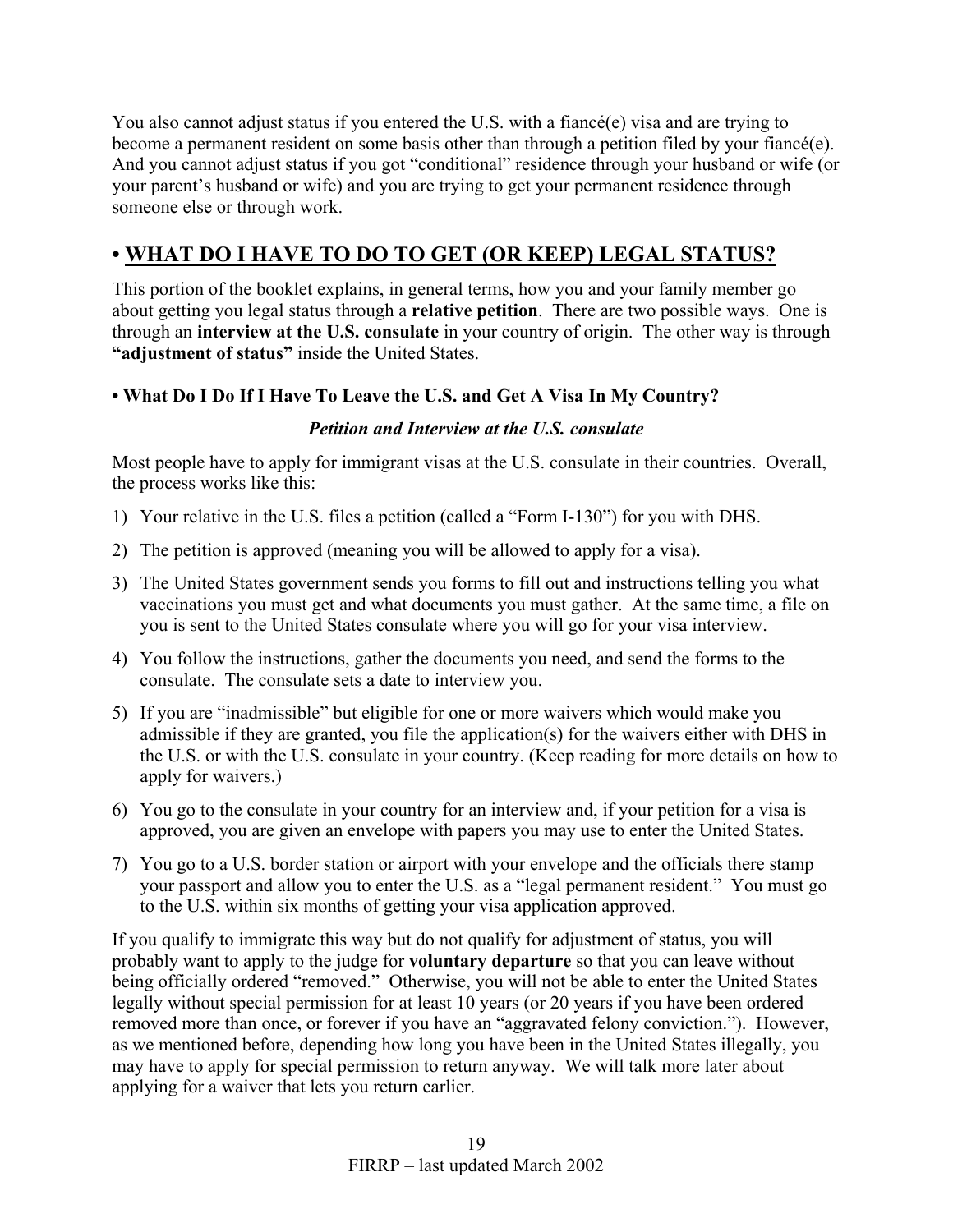#### • **How Does "Adjustment of Status" Work?**

This can be done whether you are in immigration custody or not. It is harder to arrange for photographs, medical examinations, and vaccinations if you are in custody, and your case may have to be rescheduled many times, but if you insist and persist, it can be done:

- 1) Your relative files a "petition" (Form I-130) for you with DHS.
- 2) The petition is approved.
- 3) You file with the judge or DHS an "adjustment of status" application form (Form I-485) and other papers, including tax records and proof of your relative's income and yours. If you are "inadmissible," but qualify for a waiver, you also file the waiver application form and other papers to show why you deserve the waiver.
- 4) DHS will schedule you to have your fingerprints taken and will run your prints through a FBI and CIA background check. You will need to pay a fee for the fingerprints or a file a request for a fee waiver if you are indigent.
- 5) You are examined by a doctor, receive all required vaccinations, and file proof of this with the judge.
- 6) You have an individual hearing at which you and any witnesses on your behalf speak and answer questions and the judge decides whether to allow you to become a legal permanent resident.

This is the best way to get legal status because you do not have to leave the U.S. (If you have to leave, there is always the danger you will not be allowed to return.) If you lose, you can appeal. However, many detainees do not qualify to get legal status without having to leave the U.S. because you generally have to have entered the country legally (for example, with a visa, or with "parole"), or someone must have filed a petition to immigrate you (a Form I-130) before January 15, 1998. There are other requirements, too (discussed below).

#### **• How does my relative file the relative petition (Form I-130)?**

If at all possible, you should try to get a legal office to help you and your relative get together all the papers you need and to fill out all the forms. In many cities, there are non-profit agencies that will help you do this for free or for a small fee. Ask around.

## **The basic form to file when immigrating through a relative is Form I-130.**

Whether you are eligible for adjustment of status or not, if you are getting legal status through your relative, your relative has to file a form called a "relative petition" for you with DHS. The petition is Form I-130. Its function is to show that your relative is a U.S. citizen or permanent resident and that you have the required family relationship. If you are applying based on your marriage, you also have to file a Form G-325A (Biographic Information form) for both you and your husband or wife, and 2 photographs of each.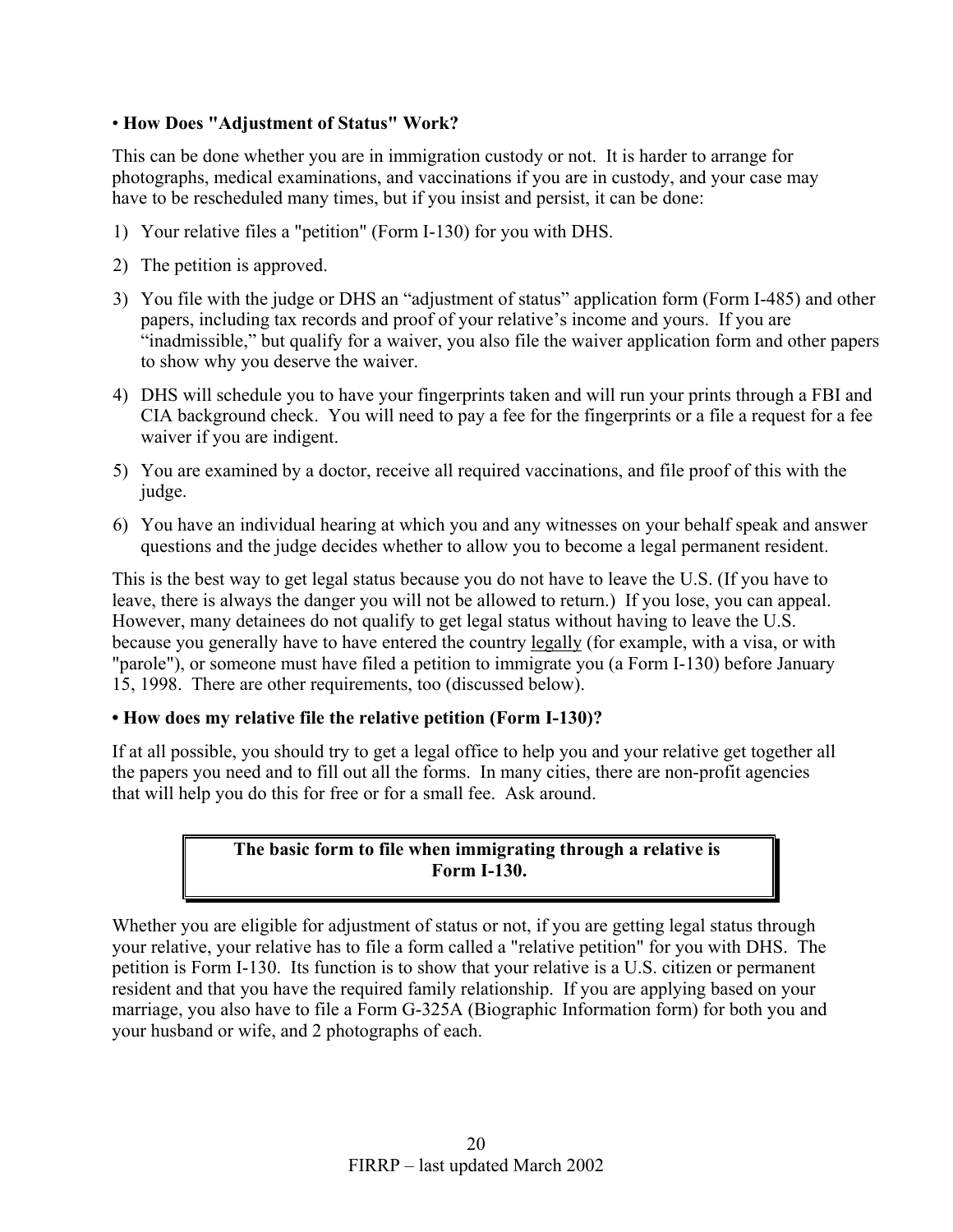

Other documents and in some cases, photographs, must be filed with the form. Follow the instructions on the I-130 very carefully. You should send **copies** of all documents; DHS may ask later to see the originals.



You need to include both the foreign language document and the English translation of every document that is not in English. At the end of the translated document, the person who translated it should put the following:

Certificate of Translation

I, (name of translator), certify that I am competent to translate this document and that the translation is true and accurate to the best of my abilities.

(signature of translator) (date)

The fee is \$110. You may pay by money order, a certified bank check, or a personal check.

Unless your relative is living outside the United States, you file the forms at the DHS "Regional Service Center" (not the local DHS office) that serves the place where your relative lives. If you are applying for adjustment of status, this is different (see below).

## **Approval or Denial of the Petition**

In some cases, though not in most, DHS decides to require a personal interview. This is especially true if it wants to determine whether your marriage is fake (just for the purpose of immigrating). An interview is usually required if you got married after the government started removal proceedings against you.

DHS will send your relative notice of whether the petition was approved or denied, or whether more information or documents are needed.

If the petition is approved, unless you are applying for adjustment of status, DHS sends it to the U.S. consulate in the country you are from. (Your relative will name a specific consulate on the I-130. You may be able to go to a consulate in another country if it would cause you extreme hardship to return to your own.)

*Approval of the petition does not mean you will be allowed to become (or remain) a legal permanent resident of the United States.* It is only the first step.

The next step depends on whether you will have to apply for your immigrant visa at a U.S. consulate in your country or whether you are eligible to remain in the U.S. to "adjust status."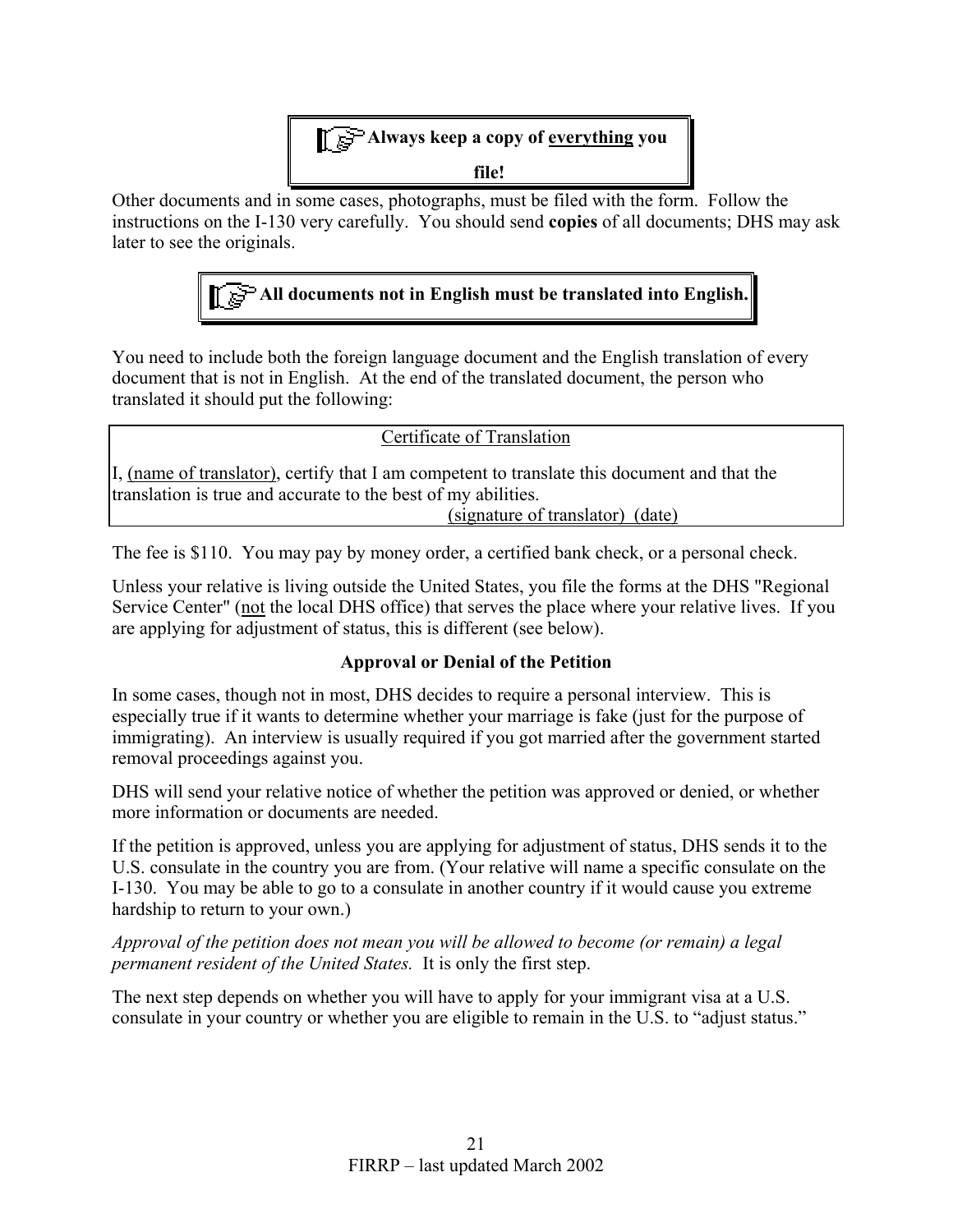#### • **What should I do in Immigration Court if I hope to get legal status through a relative but I do not qualify for adjustment of status?**

Unless you are not eligible to remain in the United States through some other defense to removal, such as cancellation of removal or political asylum (discussed in other booklets), the Immigration Judge will have no choice in your case except to give you an order of **"voluntary departure"** or to give you a removal order. Another booklet, called "How to Apply for Voluntary Departure" explains what that is, who qualifies, and how to apply for it. As that booklet explains, you not qualify for it if you have an aggravated felony conviction.

If you qualify for voluntary departure, there is no harm in applying for it, except that if you get it, you will have to pay your own way back to your country. How much of a benefit there will be in getting voluntary departure depends on how much time you have spent in illegal status in the U.S. after March 31, 1997. If you have spent less than one year in illegal status at the time the judge orders voluntary departure, you will be able to avoid having to stay out of the U.S. for 10 years (or having to get a waiver). This is a major benefit!

If you have spent a year or more in illegal status (after March 31, 1997) at the time the judge orders voluntary departure, you will have to apply for and get a waiver in order to reenter in less than ten years; however, with voluntary departure, you will not also have to get a waiver for having been ordered removed. This is still a benefit.

There is a disadvantage if the judge grants you voluntary departure and then you fail to leave the U.S. by the deadline set for your departure. If you fail to leave after an order of voluntary departure, then you are not allowed to apply for adjustment of status or other immigration benefits for at least ten years.

So, there is no disadvantage to applying for voluntary departure as long as you are planning to leave within the time deadline. The only real question you may have to face is whether to ask the judge to release you – on bond or on your "own recognizance" (your promise to appear) – before you ask for voluntary departure.

## **If you have been in the U.S. less than one year after March 31, 1997, asking the judge to lower your bond or release you on your own recognizance may be a big mistake!!!**

This is because the time while your removal case is going on still counts against you, and your case will take longer if you get out of custody, since it will normally be rescheduled. If you delay your case, your time illegally in the U.S. may reach one year, and if this happens before you get an order of voluntary departure from the judge, you will be barred from the U.S. for at least ten years, unless you get a waiver.

There is no guarantee you will get the waiver. Thus, if this is your situation, think long and hard before you ask to be released from custody! On the other hand, if you have fewer than, say, six or seven months of illegal time in the U.S. at the time you get out of custody, you should normally be able to have your first hearing outside of custody before you have a total of 12 months of illegal time; in that case, as long as you ask the judge for voluntary departure at your first hearing when you are out of custody, this should not be a problem.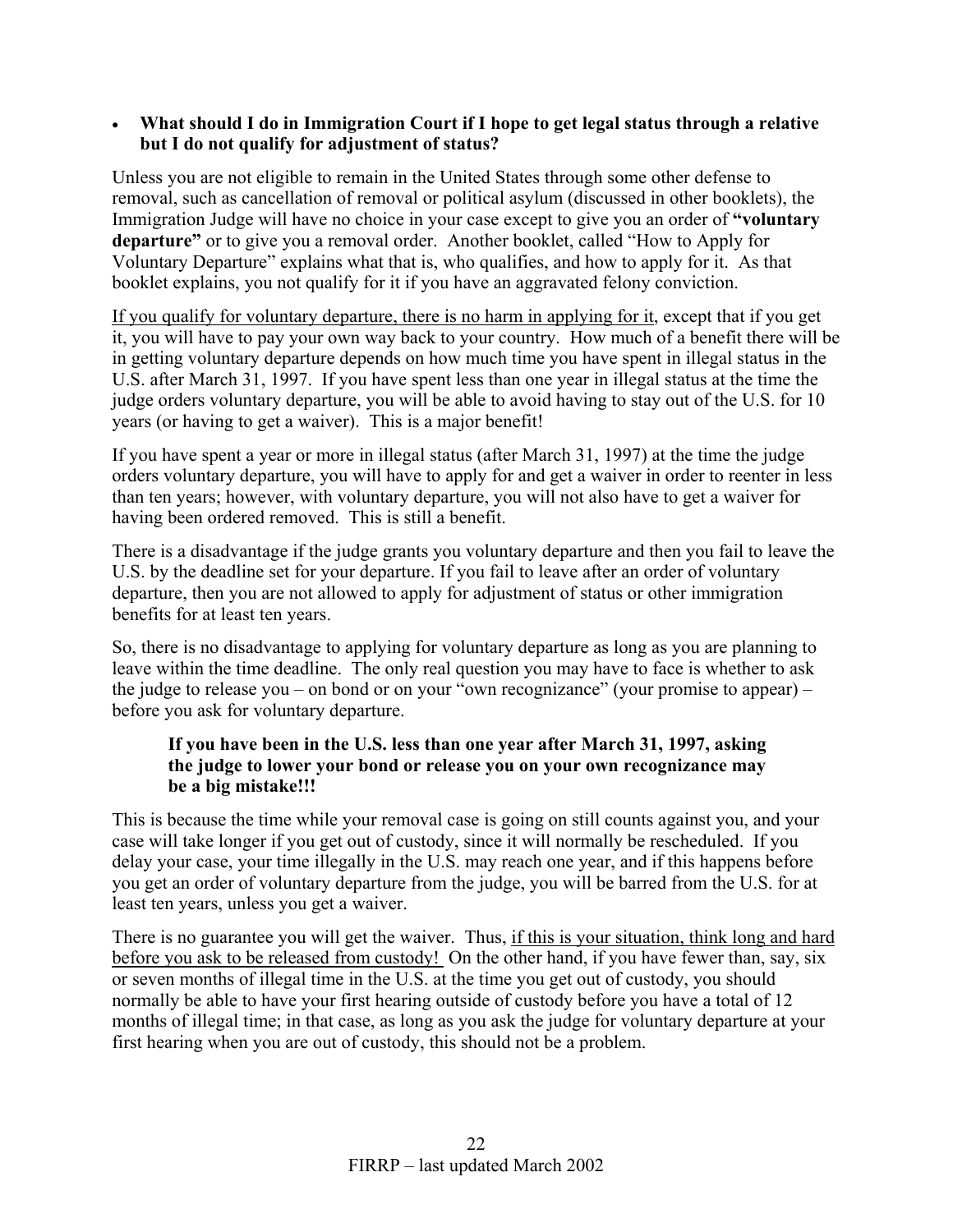## **• What happens if I get voluntary departure?**

If you are in custody at the time the judge gives you voluntary departure, and he or she does not order you released, you may be taken back to your country by DHS as soon as it can be arranged. If others are deported to your country at the same time, you will all be taken back together.

If you are not in custody at the time of your hearing, you will be required to go back to your country on your own, by a date set by the judge. Even if you are in custody, if he or she grants you voluntary departure, he or she may order you released from custody and give you a deadline by which to leave.

## **• What should I do if I get voluntary departure?**

You must leave by the time the judge says. If you do not, your voluntary departure order automatically becomes an order of removal, which means you can't come back legally for at least 10 years (without getting a waiver).

**When you leave after getting voluntary departure:**

**get proof that you left on time!**

When you do leave, even if you are taken back to your country by an Immigration officer, you should get some kind of proof that you left on time, for example:

- get your passport stamped
- ask for a copy of the paper you give to the officers at the border and ask them to stamp it; or
- go to the nearest U.S. consulate and fill out an affidavit (sworn statement) that you left voluntarily and on time.
- Save your airline ticket coupon showing your flight out of the United States.

You may need this to prove that you were not deported and that you left the U.S. on time.

## **• What if the judge does not give me voluntary departure?**

If the judge denies your request for voluntary departure and orders you removed, you will not be able to come back for at least 10 years without special permission.

If you do not get special permission, you'll have to wait the full 10 years. Then, when you do apply to immigrate, you will have to prove to the consulate, with whatever papers you can, that you have stayed out of the U.S. the whole time.

If you are not eligible for voluntary departure because of an aggravated felony conviction and will have to receive an order of removal, you can and should file a request for special permission to return to the United States by filing a Form I-212 with the regional service center of DHS where your relative filed or is filing the relative petition (Form I-130). You can do this even before you get an order of removal! This may shorten the time you have to wait for a decision when you apply for your immigrant visa at the U.S. consulate.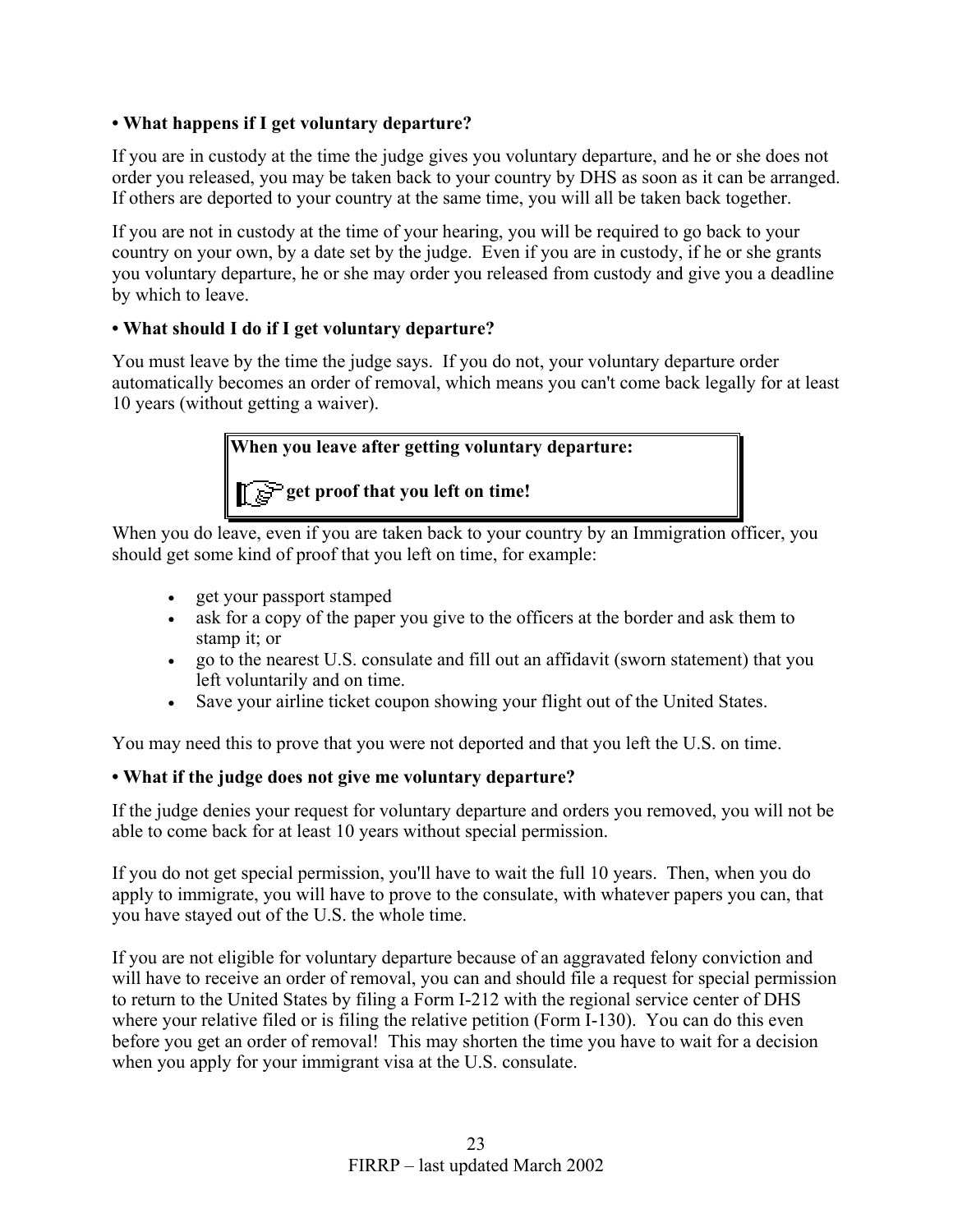• **If I am applying for an immigrant visa (not by adjustment of status) what happens after my relative petition (I-130) is approved?**

Whether or not the judge gives you voluntary departure, your visa petition should be making its way through the process.

## **Packets and Forms**

After your I-130 petition is approved, the State Department will send you a packet of instructions and forms. The instructions tell you what papers you have to get to bring to your interview at the consulate. This includes a certificate of clearance from the police in every place you have lived for more than 6 months since your 16th birthday. You will also need to get a passport from your country, documents regarding your family relationships (marriages, divorces, children), and proof of your and your relatives' income and economic resources.

This booklet does not explain how to fill out the forms you will need, and we strongly recommend that you get the help of a lawyer in preparing all the papers. Make sure the lawyer who helps you has experience in immigration cases and in helping people apply for immigrant visas.

Once you have gathered the documents you need, you will send a form to the consulate. About 3 months after receiving it (or, if there is a wait in your category, once a visa is available to you) the consulate will send you a final set of forms and papers (including a form for a medical evaluation) and an interview date, usually scheduled within 30 days.

## **The Interview at the U.S. consulate**

At the interview, you will have to bring all your papers (including all original documents and copies of each) and all required copies. The officer will ask you about problems that may mean you cannot be admitted, such as criminal problems or the possibility that you will become a "public charge." The officer will either give you a visa or tell you why it is being denied. If it is denied but could be granted if you applied for a waiver or got more papers, your case is kept open for one year.

## • **What should I do in Immigration Court if I am getting legal status through a relative and I qualify for adjustment of status?**

The main concern for many people, at least at first, is getting out of detention. To find out if you are eligible to get out of detention while your case is going on, ask to read the booklet, "All About Bonds." If you are eligible and you qualify for adjustment of status, the judge may order you released or lower your bond. You will improve your chances of a low bond or release without paying a bond ("on your own recognizance") if you bring certain proof to your bond hearing:

- If your relative has filed a relative petition for you and you qualify for adjustment of status, bring proof that the Form I-130 was filed (or better yet, approved).
- If you entered the U.S. legally and you qualify for adjustment of status but your relative has not yet filed the petition, wait before you ask for a lower bond until the petition has been filed. Once it is filed, bring proof of that (such as a copy of the petition and a return receipt card showing DHS received the petition).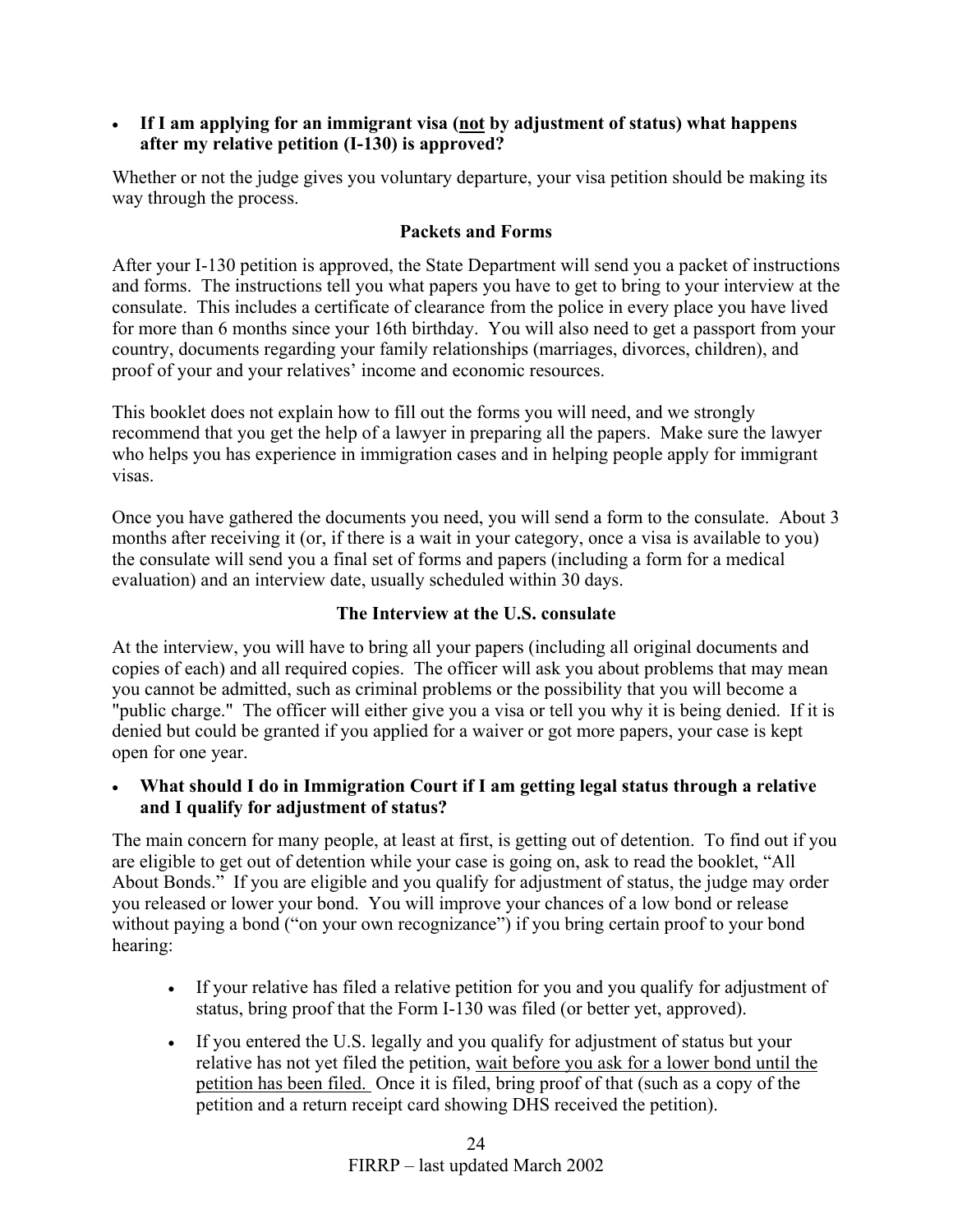If you had a bond hearing before your petition was filed or approved but you cannot afford your bond, you may get the judge to release you on your own recognizance once the petition has been approved. (The law lets you have a second chance to lower your bond if your circumstances change.)

Whether you can get out of detention or not, you will want to ask the judge for a **continuance** so that the petition can be filed and (hopefully) approved. Many judges will be willing to keep continuing the case as long as progress is being made.

#### **• How do I apply for adjustment of status?**

Again, if you can get legal help, you should.

One way to apply for adjustment of status is to get DHS to agree to let you apply to it for adjustment. You should talk to DHS's attorney about this. If he or she agrees, you can file Form I-471, which is a request for **"conditional termination."** What this does is close your removal case to let you apply for adjustment. If DHS then denies your application, the case automatically starts up again, and you can apply for adjustment with the judge.

The main application form for adjustment is Form I-485. The instructions tell you what other forms, papers, and photographs you need. You also have to file a Form I-130 unless one has already been filed and approved in your case.

If DHS agrees to conditional termination and the judge okays it, you can file all the forms at the same time at the Immigration office that is closest to where you live. If DHS does not agree, your relative files the I-130 at the immigration office closest to where you live (or, if you are in custody, at the Immigration office with authority over detainees at your detention center) and you file the Form I-485 with the Court. Whether or not you are in custody, the judge may be willing to postpone your case until there has been a decision on the I-130 petition.

The fee for filing the I-485 application is \$255 (You also have to pay \$130 for the I-130.). You have to file another form, called an "I-485 Supplement A" and to pay a \$1,000 fine if you entered the U.S. illegally and are eligible to adjust status only because your relative filed a Form I-130 relative petition for you before January 15, 1998. If you are filing your application with the Court, you still need to pay the fee (and fine) at DHS's office. In that case, before you file your I-485, take it with you when you pay so that you can get it stamped to show the Court that you paid.

You can also apply for a work permit while you are waiting for a decision. The form is I-765. It costs \$120 to apply.

If you got a conditional termination, you will be asked to come to an interview at a DHS office. The Immigration officer will ask questions having to do with how you entered the country, whether your relationship with the family member who applied for you is valid, and anything that may make you inadmissible to the U.S. If your application is approved, you will receive your "green card" (legal permanent resident card) in the mail. If it is denied, you will have the chance to apply again with the judge.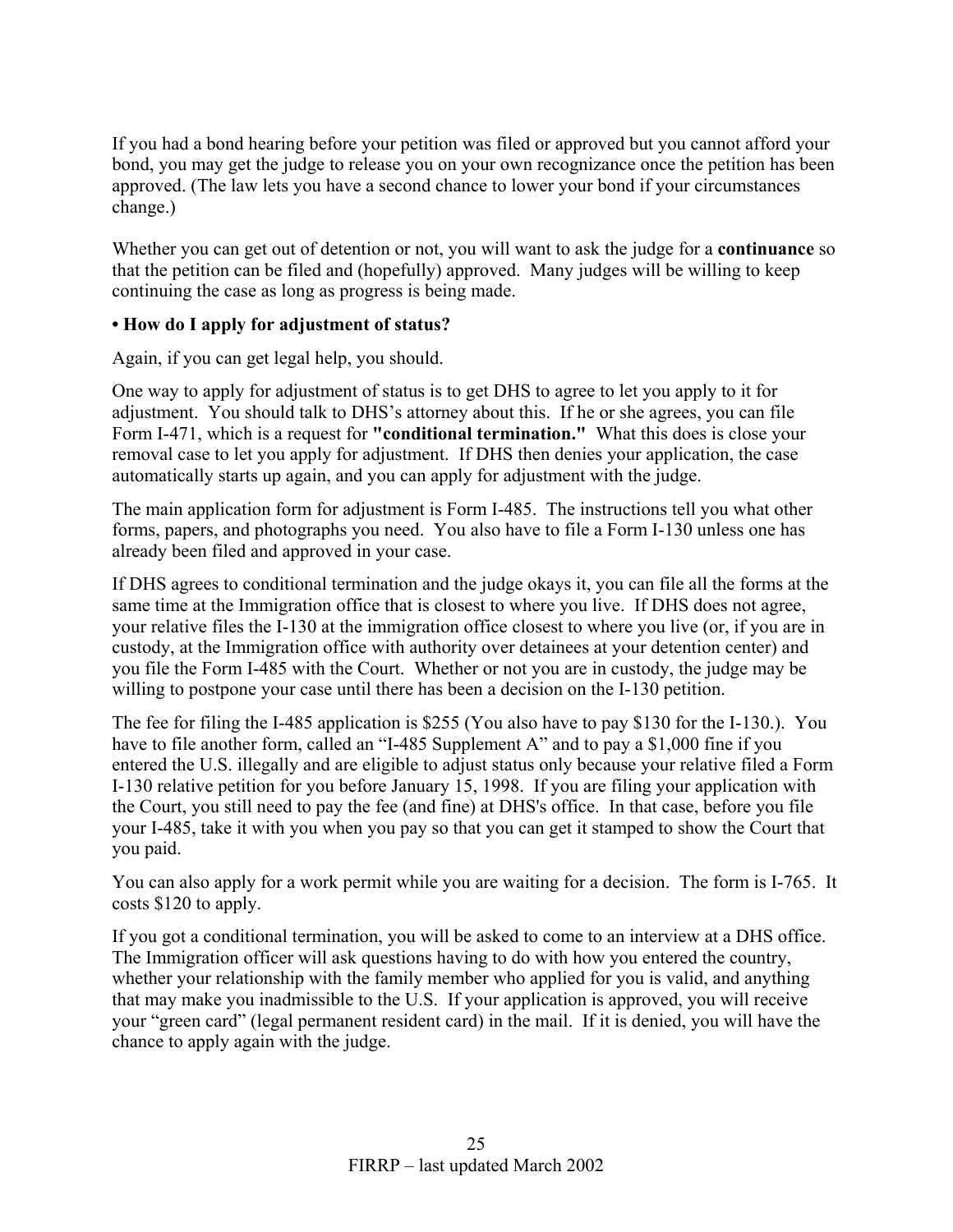Whether you apply to adjust your status before DHS or the Immigration Judge, you have to prove that you deserve to win. To do this, you should follow the same rules and recommendations we explain in the booklet called "How to Apply for Voluntary Departure" (See the section of that booklet called "How Do I Support My Request for Voluntary Departure?").

If you lose with the judge, you can appeal to the Board of Immigration Appeals. You appeal by filing a Notice of Appeal and a \$110 fee (or a request for a fee waiver), and if you lose there, you may be able to appeal to a federal court. This booklet does not cover appeals, but we do talk a bit later about how to file an appeal.

## **• How do I apply for a waiver?**

## **Where to File the Waiver Application**

*If you are in removal proceedings*, you file any waiver applications with the Immigration Judge.

*If you got a "conditional termination" and are applying for adjustment of status with DHS*, you file the waiver application with the same Immigration office where you file your adjustment application.

*If you are applying for an immigrant visa at a consulate outside the U.S*., it depends.

- If you are only applying for special permission to return after being removed, deported, or excluded, you file the application directly with the office of DHS that has authority over immigration cases at the place where you received your order from the judge.
- If you are only applying for waiver because of something that makes you inadmissible (such as a crime or illegal time living in the U.S.), you file it with the U.S. consulate in your home country.
- If you are filing applications for the special permission and the waiver, you file both of them with the U.S. consulate.

## **Forms and Papers to File for Most Waiver Applications**

The form to apply for all kinds of waivers, except the one for having been removed, deported, or excluded, is Form I-601. The fee is \$195. If you are going to have an interview at the consulate, that is where you file it. The consular officer has to find you "inadmissible" before accepting the application, which is then sent on to DHS. It can take more than 6 months to get a decision.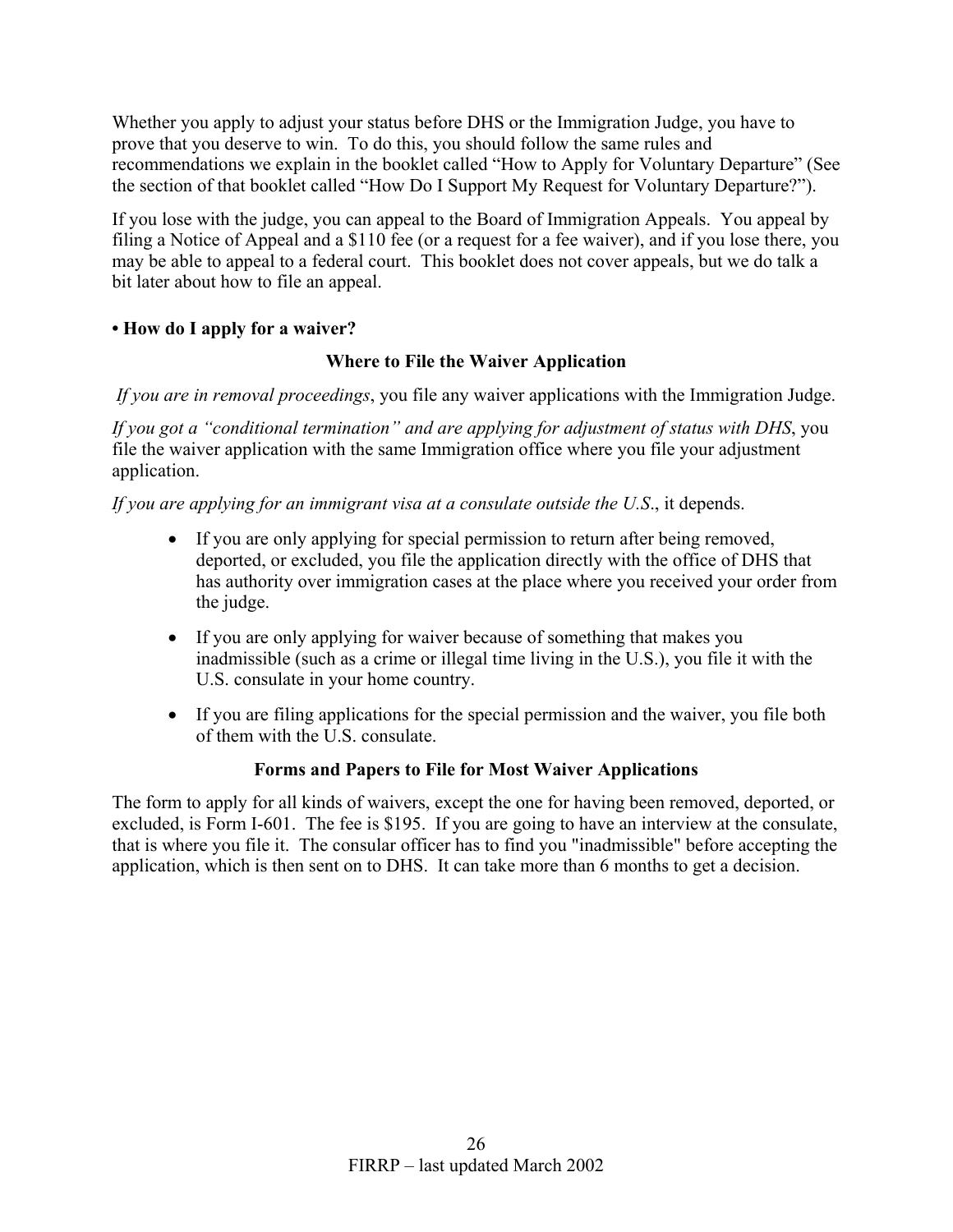Completing and filing the waiver form will not be enough to win a waiver. We mentioned earlier what you have to prove to get a waiver, and to do it, you need more documents. For example, many people apply for a 212(h) waiver (discussed before) or a waiver under section  $212(a)(9)(B)(v)$  (for illegal time in the U.S.). Most of these people have to show that being kept out of the U.S. would cause **"extreme hardship"** to certain relatives in the U.S. Extreme hardship does not mean the normal emotional effects of being separated from your loved ones or the normal money problems. The hardship has to be extreme. Because of this, "extreme hardship" can be tough to prove. You will need to file statements from you and your family members explaining with a lot of detail why the hardship is extreme in your case; letters from doctors, psychologists social workers, or other experts talking about your situation; and any other proof you can get. Because extreme hardship is so hard to prove, you should try to get a lawyer's help.

In deciding whether to give you a waiver, DHS will look very closely at the relationship between you and the person you are saying will suffer extreme hardship if you are kept out of the U.S. If it is a child but you have not even been supporting that child and living with or keeping in close contact with that child, you will lose.

## **Forms and Papers For Waivers of Removal Orders**

To get a waiver for having been ordered removed, deported, or excluded from the United States, you have to file a Form I-212 and a fee of \$195. You should include a statement explaining why you think you should be given permission to come back early and a letter from the family member you are separated from. You have to make a very strong case that you have good character and that there are very important reasons that you need to come back early. You may need a lawyer's help in order to get this permission.

# • **WHAT DOES IT MEAN TO APPEAL THE JUDGE'S DECISION?**

If you or DHS disagree with the judge's decision, you both have the right to keep fighting the case by appealing the decision to a higher court called the Board of Immigration Appeals. This court is a group of judges in Virginia who look at all the papers filed in the case and everything that was said in court, and decide if the judge was right. In most cases, unless the judge made a mistake about the law or the facts in your case, the Board will not change the decision.

As soon as the judge tells you the decision (unless you get it later, in writing), he or she will ask both you and the attorney for DHS whether you want to "reserve appeal," that is, whether you want to hold on to your right to appeal. You can also "waive appeal," which means to give up your right to appeal. If both sides "waive appeal," that is the end of the case.

If someone "reserves appeal," he or she has 30 days to file a paper called a "Notice of Appeal" with the Board in Virginia. If DHS appeals, it has to send you a copy of this Notice and if you appeal, you have to send DHS a copy.

## • **What if DHS appeals my case?**

The attorney for DHS may say he or she wants to "reserve appeal," but that does not necessarily mean DHS will actually appeal. You may not know for sure until 30 days from the judge's decision, and if DHS has not filed a Notice of Appeal by then, it cannot appeal. You should know if DHS has filed a Notice of Appeal or not because you should get a copy of the Notice if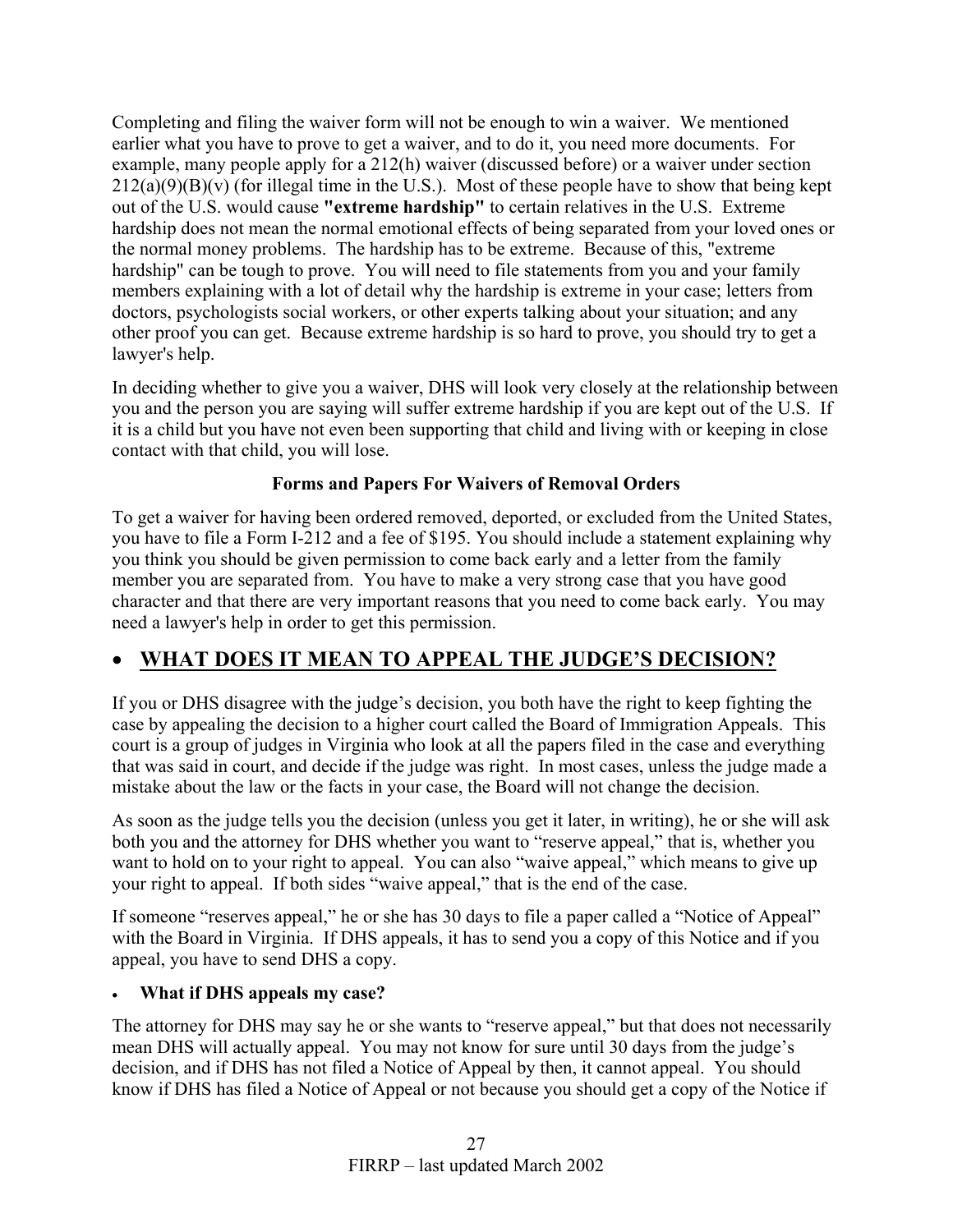it is filed. If DHS does file a Notice of Appeal and, on the form, says that it will file a "brief"or written statement later, the Board of Immigration Appeals will send you and DHS a paper saying when DHS must file its brief or statement and when you should mail to the Board any response you want to write to DHS's arguments. Try to get a lawyer to help you with this if you can.

## • **If I lose, how do I appeal?**

If you lose and you "reserve appeal," the Board of Immigration Appeals must receive your papers by the 30th day or the judges there will not read them.

The forms you must fill out in order to appeal the judge's decision are

- 1) a white "Notice of Appeal" form (EOIR-26), and
- 2) a brown "Appeal Fee Waiver Request" form (EOIR-26A) (unless you can pay a \$110 fee, in which case, follow the instructions on the "Notice of Appeal and pay the fee)

The forms explain how to fill them out and where to send them.

If, after 30 days, the appeal papers have not been received in Virginia, you will not be allowed to appeal and the judge's decision will become final. For this reason, we recommend mailing the papers as soon as possible and mailing them by express mail or "certified mail"(with proof of receipt).

If the Board has received your forms, it will give DHS a chance to file some papers also. DHS will give you a copy of whatever papers it files.

If you are detained during the appeal process, it usually takes from six to nine months for the Board to decide the appeal. If you are out of custody during the appeal process, it may take much longer. There is no set time frame, and it is impossible to determine how long the appeal will take

# • **What if the Board of Immigration Appeals decides against me?**

You may be able to appeal the Board's decision to a federal court, but with some criminal convictions, that is not clear. Also, unless you get a special order from a federal court, DHS may remove you from the country while the federal court considers your case! This can happen fast, so if your case is appealed to the Board, you should try to get a lawyer's help before the Board makes its decision. Appealing a case to federal court is very complicated, so this booklet does not explain how to do that.

# • **WHAT HAPPENS IF I GET OUT OF DETENTION BEFORE MY HEARING?**

If you are allowed to leave the detention center before your case is over, your case continues. The court will send you a letter telling you the date, time, and place of your next hearing.

For this reason, it is extremely important that you try to find legal help as soon as possible. Don't delay.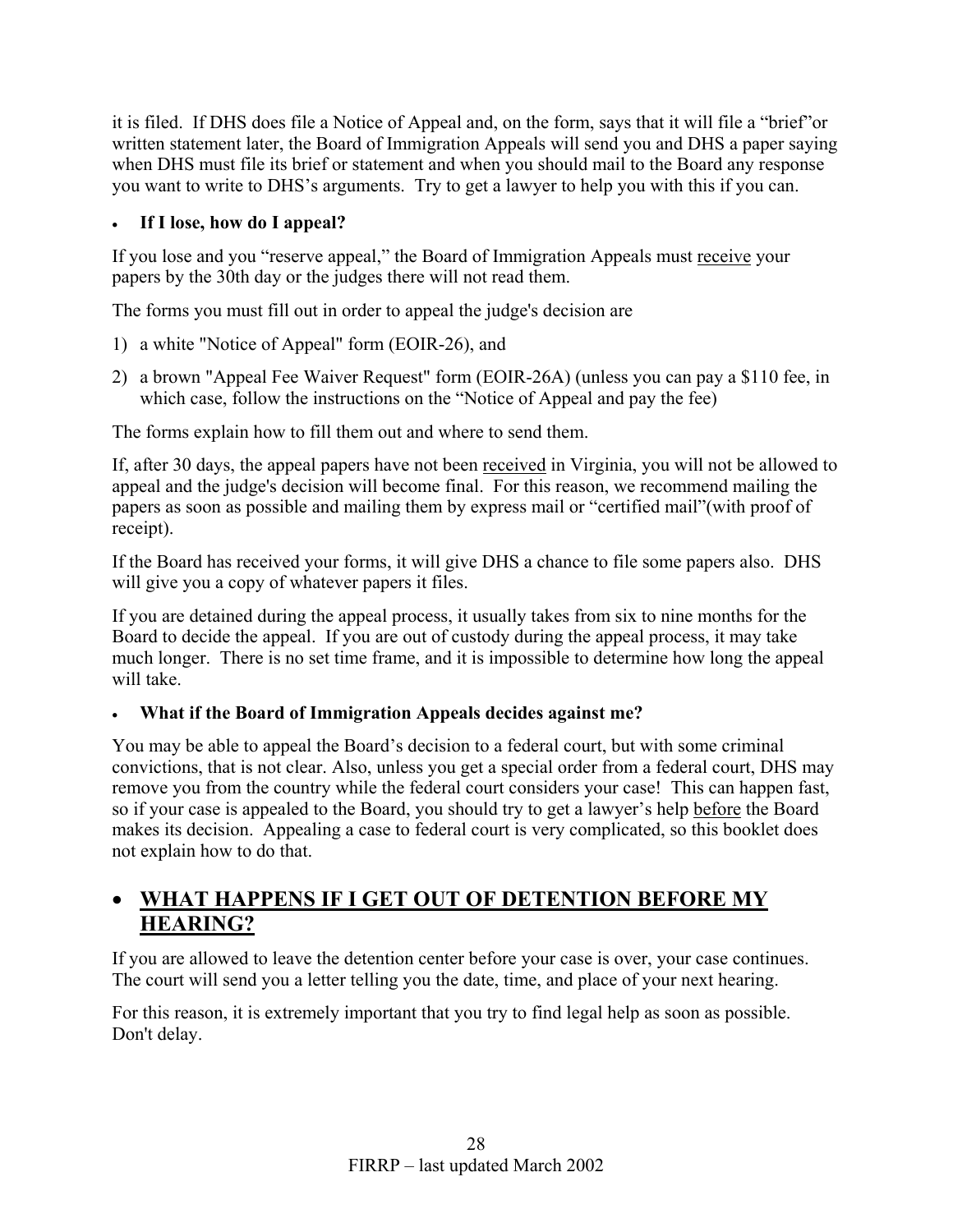**When you leave the detention center, look for legal help for your case!** 

It is also very important that you or your lawyer ask the court to transfer your case to a different court, unless you want to go to court where your case is now. You do this by filling out a form called a **"Motion for Change of Venue"** on which you write the address where you plan to live when you leave the detention center. (This has to be a street address, not a post office box!) At the back of this booklet is a form that you may use but some courts may want you to use a different form, so find out. At some detention centers, an Immigration officer will give you the form and will give it to the court after you complete it. Find out how things are done at your detention center and make sure to file the right form with the court (with a copy to DHS's attorney).

When the court gets this paper, it will send your file to the Immigration Court closest to the address you wrote down. That court will then send you a letter telling you where and when to go for your next hearing. After receiving this letter, you should then only send things to the Court and DHS in your new location.

> **When you leave the detention center, if you do not want your next court hearing to be where you are now,**

**file a "Motion for Change of Venue!"**

Some courts require a more complete explanation of why you want to change court locations. At the time of your bond hearing, ask the judge if you will need to do that.

**Remember: if you miss a hearing, the judge can order you removed from the U.S. without giving you another chance to apply for adjustment of status, voluntary departure, or anything else!**

• **What should I do if I move?** 



**Every time you move, it is your responsibility to tell both the Immigration Court and DHS!** There are special forms to do this and you can get one from the Court and a different one from DHS. The officers may give you the forms when you leave. Letting the Court and DHS know your new address will not change where you will have your hearing. Instead, the special forms used for changes of address let the Court and DHS know where to send you papers about your case.

When the Immigration Court and DHS send you papers, they will send them to the address you gave them. **If the Court only has an old address for you, it will send the paper telling you when your next hearing is to the old address, and when you do not show up to court on that date, you can receive an order of removal. This means that the next time DHS arrests you, you will probably be ordered deported.**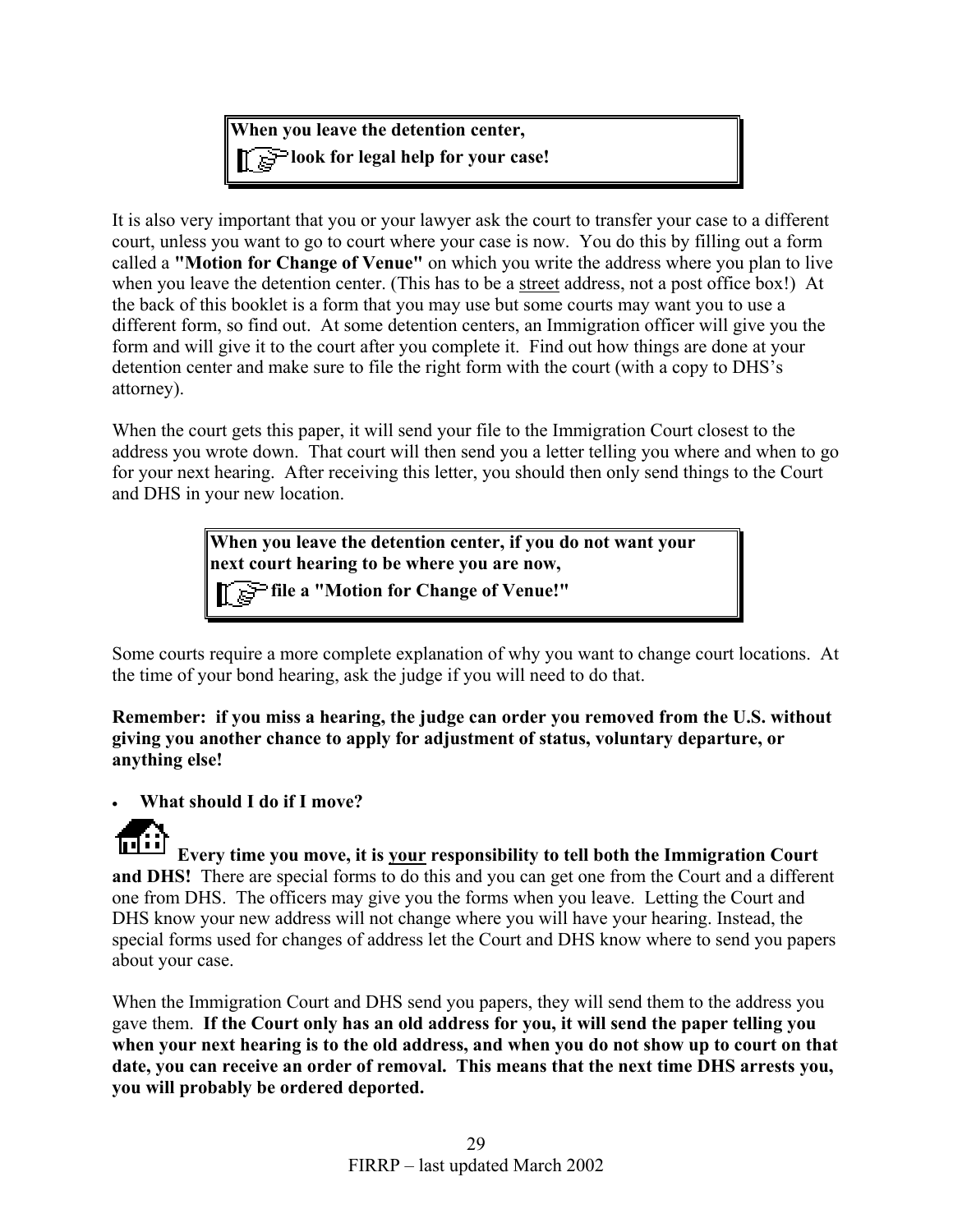

It is important to remember that the Court and DHS are two different things. If you let DHS know your new address but you do not send the right form (a blue "Change of Address" form) to the Immigration Court, the Court will keep sending papers to you at your old address, and you can miss your court date. If that happens, you can get a removal order without seeing a judge.

#### **• Can I travel outside of the United States after getting out of detention?**

If you leave the country before your court case is over, you will automatically lose. That means that you shouldn't leave until you have received a final decision. Even if you win in front of the judge, if DHS appeals, the decision is not final. Do not leave unless you get special permission from DHS.

**© The Florence Immigrant and Refugee Rights Project, Inc., March 2002.** The Florence Project grants permission for the copying of this document, as is, for personal use or for free distribution to DHS, to detainees in DHS custody, or to entities that assist such detainees. However, any changes to these materials or to any part thereof must be approved by the Project. Approval may be sought by writing to the following address: Director, the Florence Immigrant and Refugee Rights Project, P.O. Box 654, Florence, Arizona 85232. Sale of this document or any part thereof for profit shall constitute a copyright violation.

This booklet was updated for the Florence Project by Lynn Marcus, an assistant adjunct professor at the University of Arizona College of Law. Funding was provided by the Ford Foundation. The original booklet was written by Ms. Marcus and Dierdre Mokos in November 1993 with support from the Marshall Fund of Arizona.

We wish to thank the following members of the National Advisory Board, which was established to review and edit these materials: Jeanne Butterfield of the American Immigration Lawyers Association, Regina Germain of the Washington, D.C. Office of the United Nations High Commissioner for Refugees, Linton Joaquin of the National Immigration Law Center, Dan Kesselbrenner of the National Immigration Project of the National Lawyers Guild, Judy Rabinovitz of the Immigrants' Rights Project of the American Civil Liberties Union, Mark Silverman of the Immigrant Legal Resource Center, and Carol Wolchok of the Center for Immigration Law and Representation of the American Bar Association. *Also, a special thanks to Tucson attorneys Roger Wolf and Tarik Sultan for reviewing this booklet and offering suggestions.* 

Any mistakes are the author's own.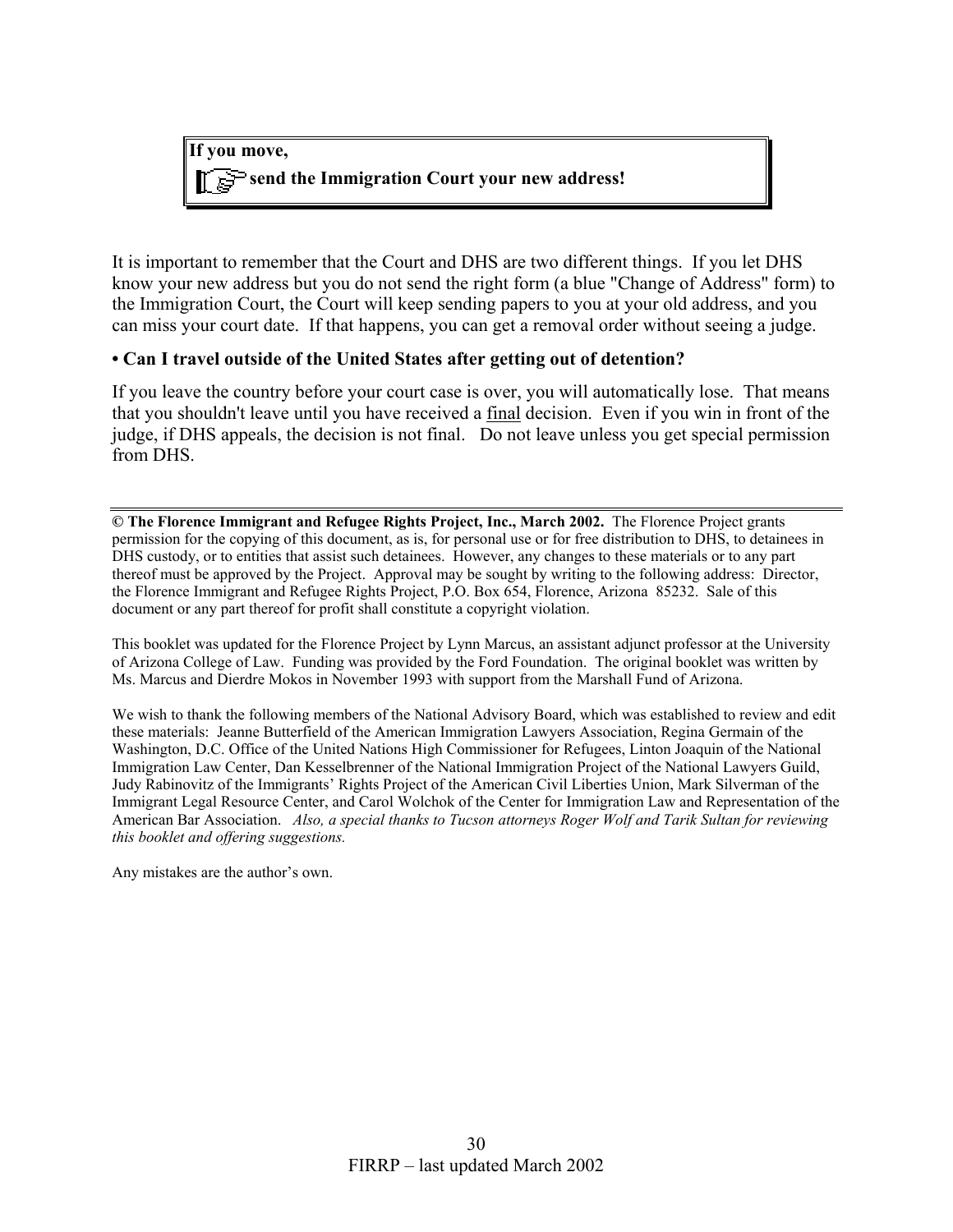## **Certificate of Service**

Name: \_\_\_\_\_\_\_\_\_\_\_\_\_\_\_\_\_\_\_\_\_\_

 $A#$ : \_\_\_\_\_\_\_ -- \_\_\_\_ -- \_\_\_\_

I certify that on \_\_\_\_\_\_\_\_\_\_\_\_\_\_\_\_\_\_\_, \_\_\_\_\_, I served the Department of Homeland Security with a copy of the foregoing by placing a true and complete copy

in an envelope, postage prepaid, and mailing it, addressed as follows:

Immigration and Naturalization Service U.S. District Counsel

(Sign your name here)